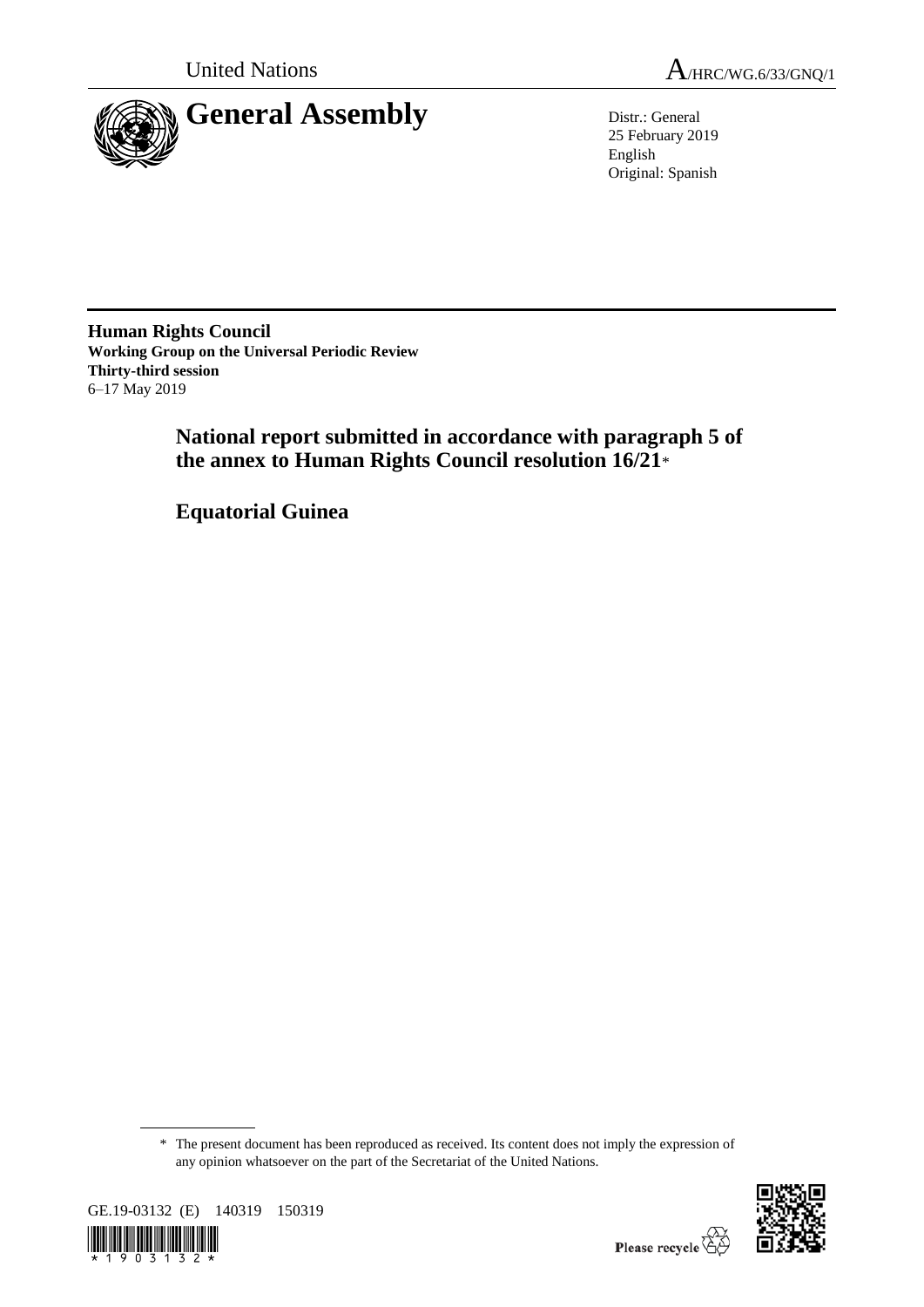# Contents

| A. | Ratification of the Convention on the Rights of Persons with Disabilities and                                                                                                                                                                    |
|----|--------------------------------------------------------------------------------------------------------------------------------------------------------------------------------------------------------------------------------------------------|
| В. | Adoption of a national plan to combat poverty and a mechanism to monitor                                                                                                                                                                         |
| C. | Ratification of the Convention on the Prevention and Punishment of the                                                                                                                                                                           |
| D. | Moratorium on the death penalty. Accession to the Second Optional Protocol to                                                                                                                                                                    |
| Е. | Accession to the Optional Protocol to the Convention against Torture and other<br>Cruel, Inhuman or Degrading Treatment or Punishment and to the Optional Protocol<br>to the International Covenant on Economic, Social and Cultural Rights on a |
| F. | Recommendations of the Special Rapporteur on torture and other cruel, inhuman<br>or degrading treatment or punishment. Report of the Working Group on                                                                                            |
| G. |                                                                                                                                                                                                                                                  |
| Н. |                                                                                                                                                                                                                                                  |
| Ι. |                                                                                                                                                                                                                                                  |
| J. | Accession to the Optional Protocol to the Convention on the Rights of the Child on                                                                                                                                                               |
| Κ. |                                                                                                                                                                                                                                                  |
| L. | Accession to the United Nations Educational, Scientific and Cultural Organization                                                                                                                                                                |
| М. |                                                                                                                                                                                                                                                  |
| N. |                                                                                                                                                                                                                                                  |
| O. |                                                                                                                                                                                                                                                  |
| P. |                                                                                                                                                                                                                                                  |
| Q. |                                                                                                                                                                                                                                                  |
| R. |                                                                                                                                                                                                                                                  |
| S. |                                                                                                                                                                                                                                                  |
| T. |                                                                                                                                                                                                                                                  |
| U. |                                                                                                                                                                                                                                                  |
| V. |                                                                                                                                                                                                                                                  |
| W. |                                                                                                                                                                                                                                                  |
| Х. |                                                                                                                                                                                                                                                  |
| Υ. |                                                                                                                                                                                                                                                  |
|    |                                                                                                                                                                                                                                                  |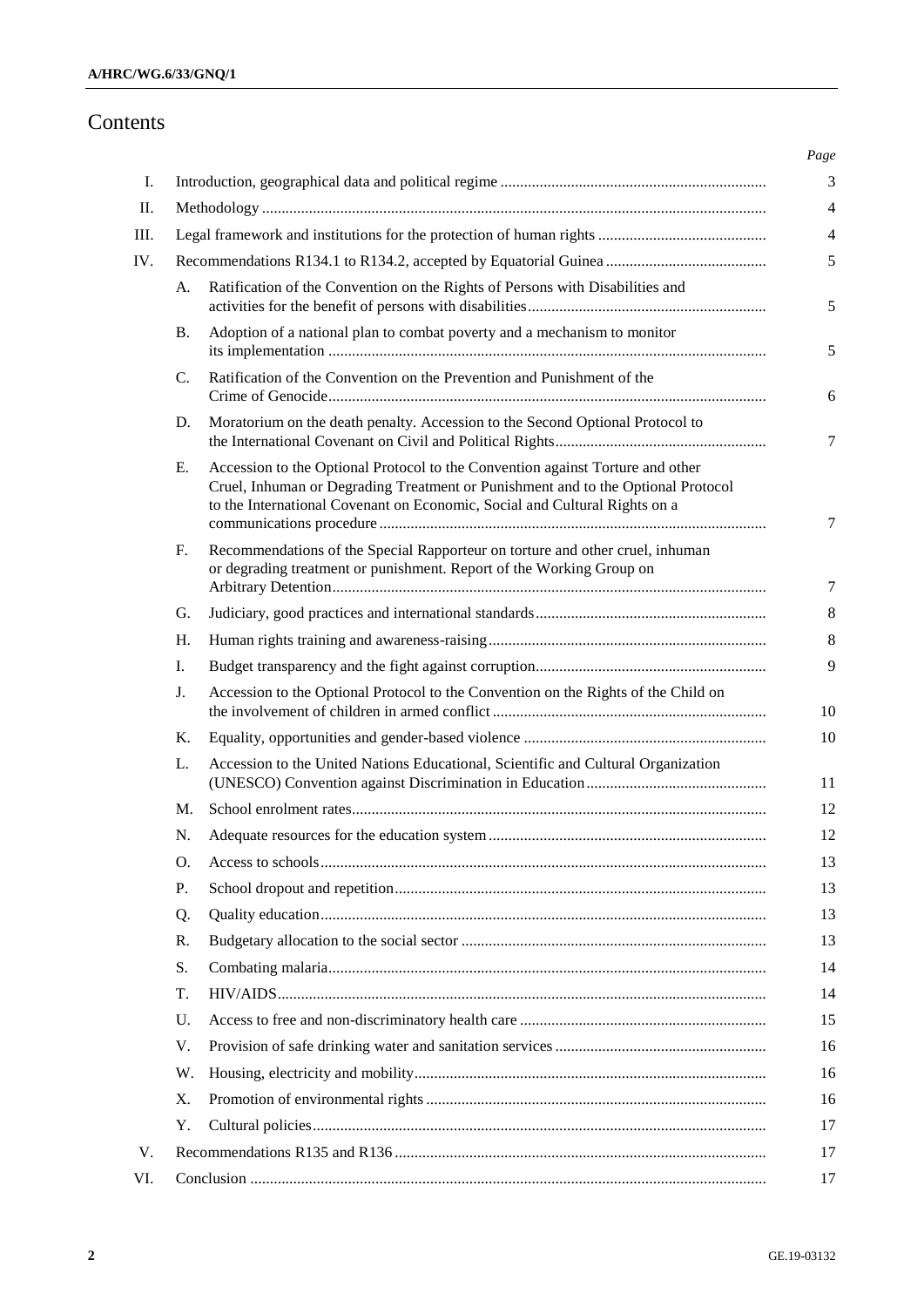# **I. Introduction, geographical data and political regime**

Under resolution 60/251 of the United Nations General Assembly, the Human Rights Council was established and tasked with undertaking a universal periodic review of the fulfilment by each State of its human rights obligations and international commitments, through a cooperative mechanism based on an interactive evaluation, with consideration given to the country's political will and future proposals in the field of human rights.

2. The Government of Equatorial Guinea, having participated in the universal periodic review in 2009 and 2014 and having received the recommendations contained in document A/HRC/27/13 on its 2014 report from the Working Group at its twenty-seventh session, has prepared the present report in accordance with those recommendations.

3. The Republic of Equatorial Guinea is a sovereign, independent, social and democratic State. Its highest values are unity, peace and justice. Equatorial Guinea lies on the Gulf of Guinea. Its territory is composed of a mainland area called Río Muni and an island region comprising the islands of Bioko, Annobón, Corisco, Elobey Grande, Elobey Chico, Mbañe-Cocoteros and nearby islets. It has an area of 28,051 square kilometres, of which 26,000 are in the mainland region and the rest in the island region. The mainland region is bordered to the north by the Republic of Cameroon, to the east and south by the Republic of Gabon, and to the west by the Atlantic Ocean. The capital is Malabo, located on the northern coast of Bioko. Equatorial Guinea has a population of 1,225,377 inhabitants, according to data from the fourth General Census of Population and Housing conducted in 2015, with a broad-based age pyramid, 14 per cent of the population falling into the 0–4 years' category. According to the 2011 Demographic and Health Survey, the crude birth rate is 36 per 1,000, the mortality rate is 4 per 1,000 women and 6.3 per 1,000 men, and the infant mortality rate is 65 per 1,000 live births.

4. Under the Constitution, the State exercises national sovereignty through the President of the Republic, the Vice-President, the Council of Ministers and other constitutional bodies. Elected by direct universal suffrage in a secret ballot and by simple majority of valid votes cast, the Head of State and Government exercises his or her mandate for seven years and may be re-elected once. The Head of State and Government embodies national unity, represents the nation, presides over the Council of Ministers and exercises regulatory power and promulgates laws. He or she also leads the military administration and oversees defence and national security.

5. The Council of Ministers runs the general administration of the State and coordinates and supervises the activities of its constituent departments. The Council oversees and implements the general policy of the country. It discusses and adopts draft legislation and ensures its implementation once enacted. It assists the Head of State in political and administrative matters. The Council is the body responsible for proposing socioeconomic development plans and, once they have been approved by parliament and endorsed by the President of the Republic, organizes, directs and monitors their implementation. It discusses and approves the bill for the general State budget. It determines monetary policy, preserving the prerogatives of the Bank of Central African States, and takes measures to protect and strengthen the financial regime.

6. In order to strengthen administration, the Administrative Procedure Act No. 1/214 of 28 July and the Act on the Legal Regime of the Central State Administration No. 2/215 of 28 May were enacted, stipulating that no administrative provision or governmental action shall violate constitutional principles or rights. Members of the public have the right to be compensated by the State for any injuries, damages or prejudices suffered as a consequence of the normal or abnormal functioning of public services, or of unlawful conduct or infractions committed by their agents, whether in the exercise of their functions or making use of State prerogatives.

7. In 2014, the country had an average annual production of 281,000 barrels of oil per day and proven reserves of 1.1 billion barrels. There is also considerable gas condensate production, with an equivalent of 243,000 barrels per day and estimated reserves of 1.3 trillion cubic feet; this is in addition to timber and cocoa production.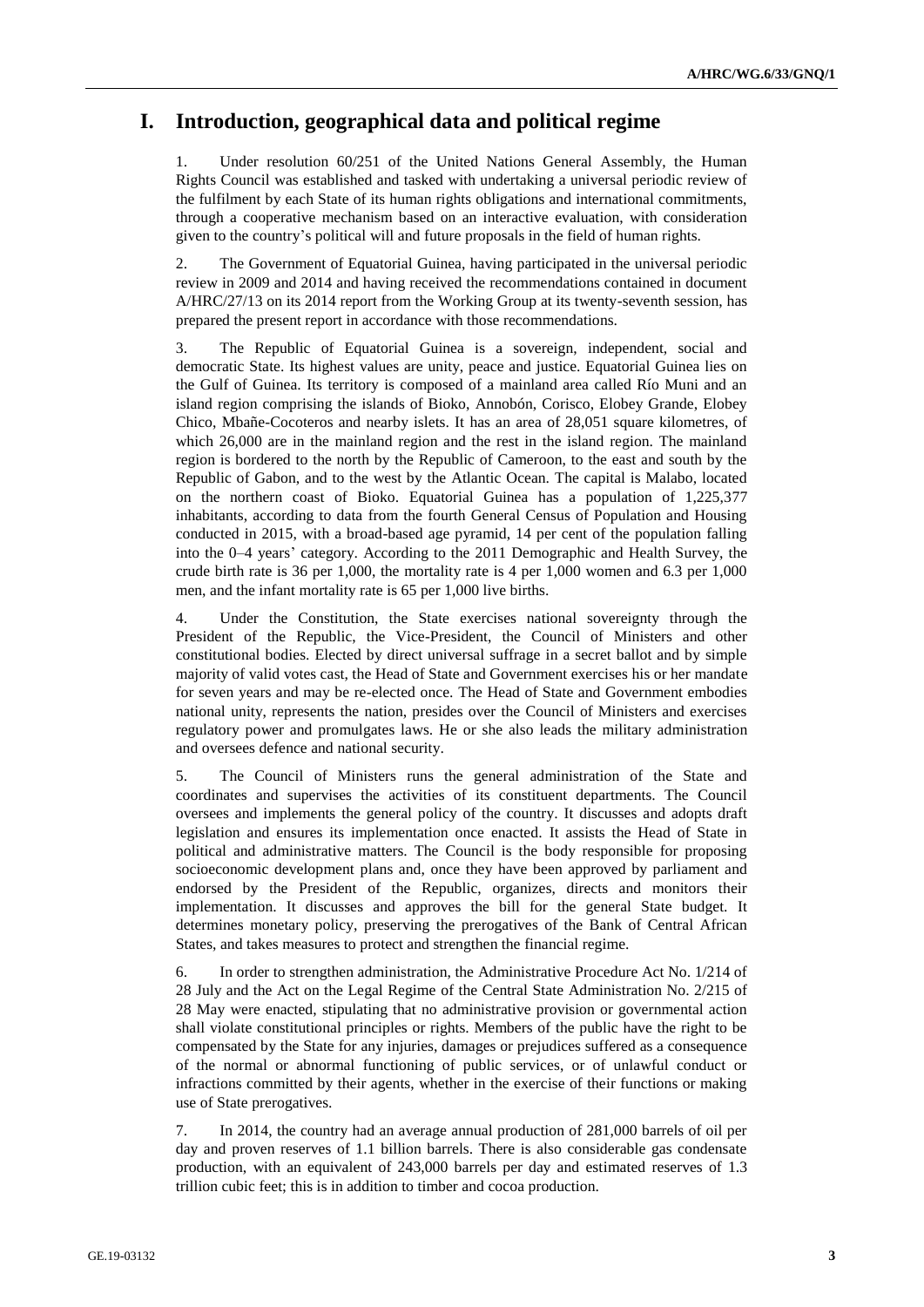# **II. Methodology**

8. Having received the recommendations contained in document A/HRC/27/13 from the Working Group, the Government, through the third Deputy Prime Minister in charge of human rights, sent a request to the various ministerial departments to participate in the process of implementing the recommendations, particularly those supported by the country  $-$  R134.1 to R134.102 – and those to which the Government had undertaken to provide a timely response  $-$  R135.1 to R135.83.

9. Since then, the ministerial departments have been involved in interactive efforts, through the Intersectoral Technical Committee set up in June 2018 to draft the report. With the support of the United Nations system, technical assistance was provided by consultants for the collection of data, the preparation of the draft report, and the organization of the Committee's working meetings and validation seminar. Under the guidance of the third Deputy Prime Minister, the Committee set up the inclusive process necessary for the continued follow-up of the recommendations arising from the universal periodic review. In response to the recommendations, this report has been prepared on the basis of the results of the process of consultation and validation by various ministerial departments.

10. The results of the fourth General Population and Housing Census and the Labour Force, Training and Employment Survey, and the evaluations of the National Economic and Social Development Plan for Horizon 2020, carried out in 2015 and 2016 in collaboration with the World Bank, have fed into the preparation of this report. The annual reports of the Ombudsman for 2015, 2016 and 2017, the final evaluation report of the National Multisectoral Plan of Action for the Advancement of Women and Gender Equity (December 2016), and the combined second to fourth periodic reports on the implementation of the Convention on the Rights of the Child (2018) were also taken into account.

# **III. Legal framework and institutions for the protection of human rights**

11. Articles 13, 5, 8, 10, 14 and 15 of the Constitution create a framework of public rights and freedoms. The list of rights enumerated is not exhaustive and also covers other fundamental rights of a similar nature that derive from the dignity of the person and the constitutionalist democratic State, in accordance with the conventions and treaties ratified by Equatorial Guinea. The rights covered in the Constitution extend beyond civil and political rights to include social, cultural and economic rights. The Constitutional Court recognizes that fundamental rights enshrined in the Constitution or in instruments acceded to and ratified by Equatorial Guinea may be directly invoked before the ordinary courts, even if they have not been set out explicitly in a specific legal provision. Its work rests on monitoring respect for the Constitution in judicial decisions.

12. The institutional framework for monitoring human rights was strengthened with the establishment of the Office of the Ombudsman, which serves as the High Commissioner of the Chamber of Deputies and Senate and is tasked with protecting individual and collective rights vis-à-vis the public administration. Its 2015–2016 report notes that 1,008 complaints were received, of which 561 resulted in complaints against the public administration for the correction of errors and the remedy of damages relating to denial of justice and undue process, impunity of agents of the State for their harmful acts, illegal or uncompensated expropriations, arbitrary detentions or undue appropriation of money and private vehicles.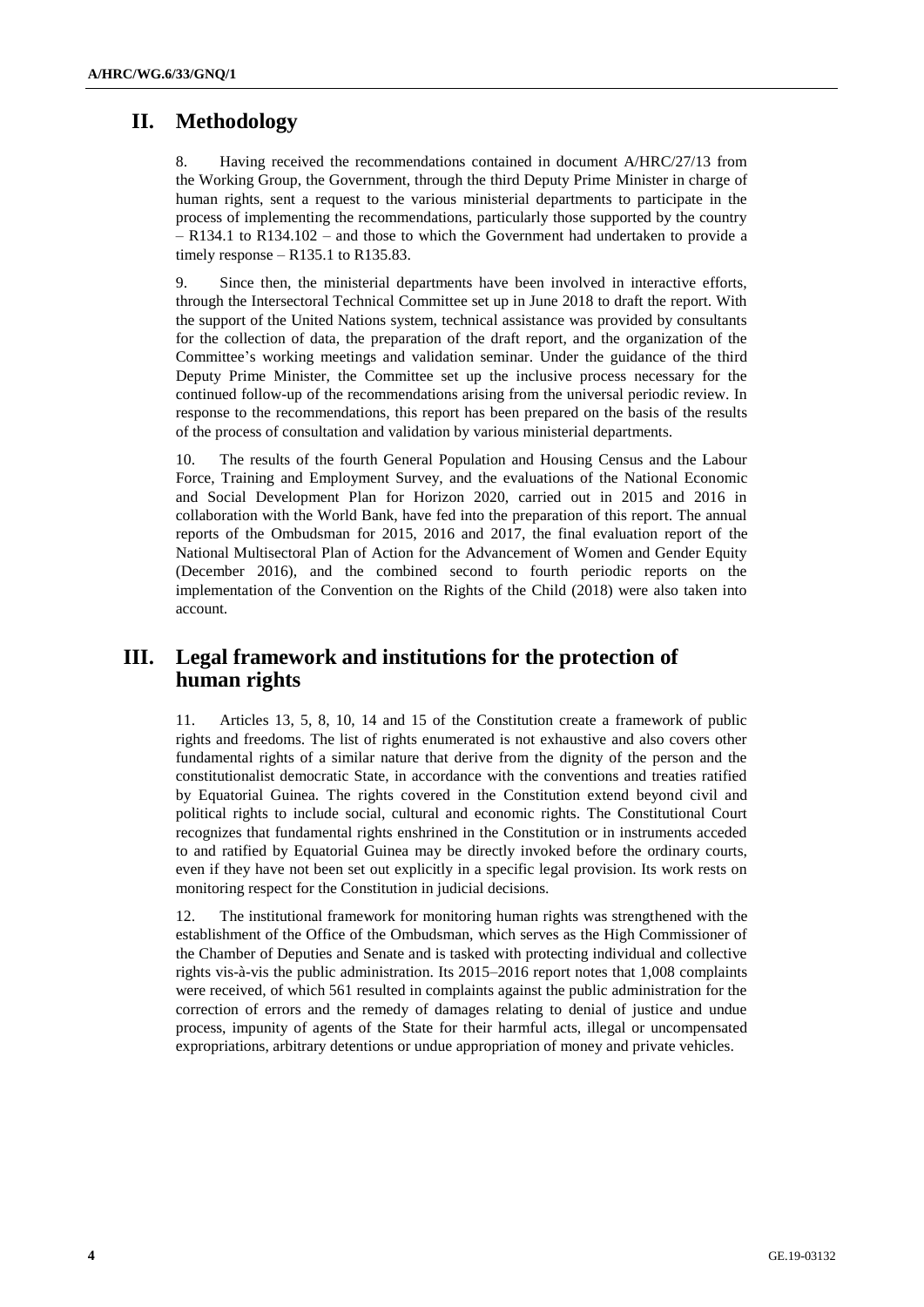# **IV. Recommendations R134.1 to R134.102, accepted by Equatorial Guinea**

# **A. Ratification of the Convention on the Rights of Persons with Disabilities and activities for the benefit of persons with disabilities**<sup>1</sup>

13. Equatorial Guinea has ratified the Convention on the Rights of Persons with Disabilities.

14. Although adherence to the Optional Protocol to the International Covenant on Economic, Social and Cultural Rights remains on the agenda, commendable actions have been implemented to improve the situation of persons with disabilities. Some of the most noteworthy actions undertaken between 2004 and 2018 include the effective incorporation of persons with disabilities into the social security mechanism, the creation of the special service for persons with disabilities in the National Social Security Institute and the introduction of the Periodic Home Health Care Plan. The number of persons with disabilities registered with the National Social Security Institute has increased significantly, from 2,993 in 2014 to 3,668 at present.

15. Since 2004, the general State budget has included a heading for budgetary allocations to charitable organizations. The National Social Security Institute received this public subsidy in the amount of 1,370,554,560 CFA francs (CFAF) in 2017 and 2018. The allocation was used to provide financial assistance to persons with disabilities, low-income families and families with members who have a serious illness that involves high treatment or rehabilitation costs. The wage subsidy received by persons with disabilities is 60 per cent of the minimum wage, on top of free health care and pharmaceutical care.

16. The National Social Security Institute and the Ministry of Health signed an agreement to extend medical and pharmaceutical coverage to the health centres attached to the Ministry, including first, second and third-level and outpatient centres, covering medical, clinical, hospital, pharmaceutical and rehabilitation services.

17. A special service attached to the Directorate-General of Early and Primary Education and Literacy has been created in the Ministry of Education to identify pupils with disabilities or impairments and to develop education modules adapted to their needs. In 2015, 345 children with disabilities were identified in public centres in eight cities, with the following disabilities: intellectual (108), motor (44), hearing (92), visual (63), language (85), and others (39). To ensure follow-up of these children, a sectoral disability plan is in place and literacy and rehabilitation centres are being established. In order to provide assistance to students with difficulties, the availability of speech therapists and social psychologists in schools has been made a priority for the future. So far, 40 teachers have been trained in special needs education.

18. There are special private educational centres for persons with disabilities, such as the school of the Virgin Mary of Africa and the Red Cross schools. The Red Cross of Equatorial Guinea, which has received a State subsidy of CFAF 300,000,000 in the last three years, has a school for deaf-mute persons. According to data from 2016/17 and 2017/18, there were 99 enrolled students, 48 of them women.

# **B. Adoption of a national plan to combat poverty and a mechanism to monitor its implementation**

19. In early 2016, the proportion of the population living on less than \$2 a day was estimated at 17.38 per cent, in line with the Millennium Development Goal targets. Although a specific plan to combat poverty, accompanied by a mechanism to monitor its implementation, has not yet been adopted, as stated in the final report of the second National Economic Conference, there has been a robust response and relevant action has been taken within the framework of the National Economic and Social Development Plan for Horizon 2020. This has contributed substantially to reducing the number of people without access to housing or basic services. As a result, the Horizon 2020 Plan, and the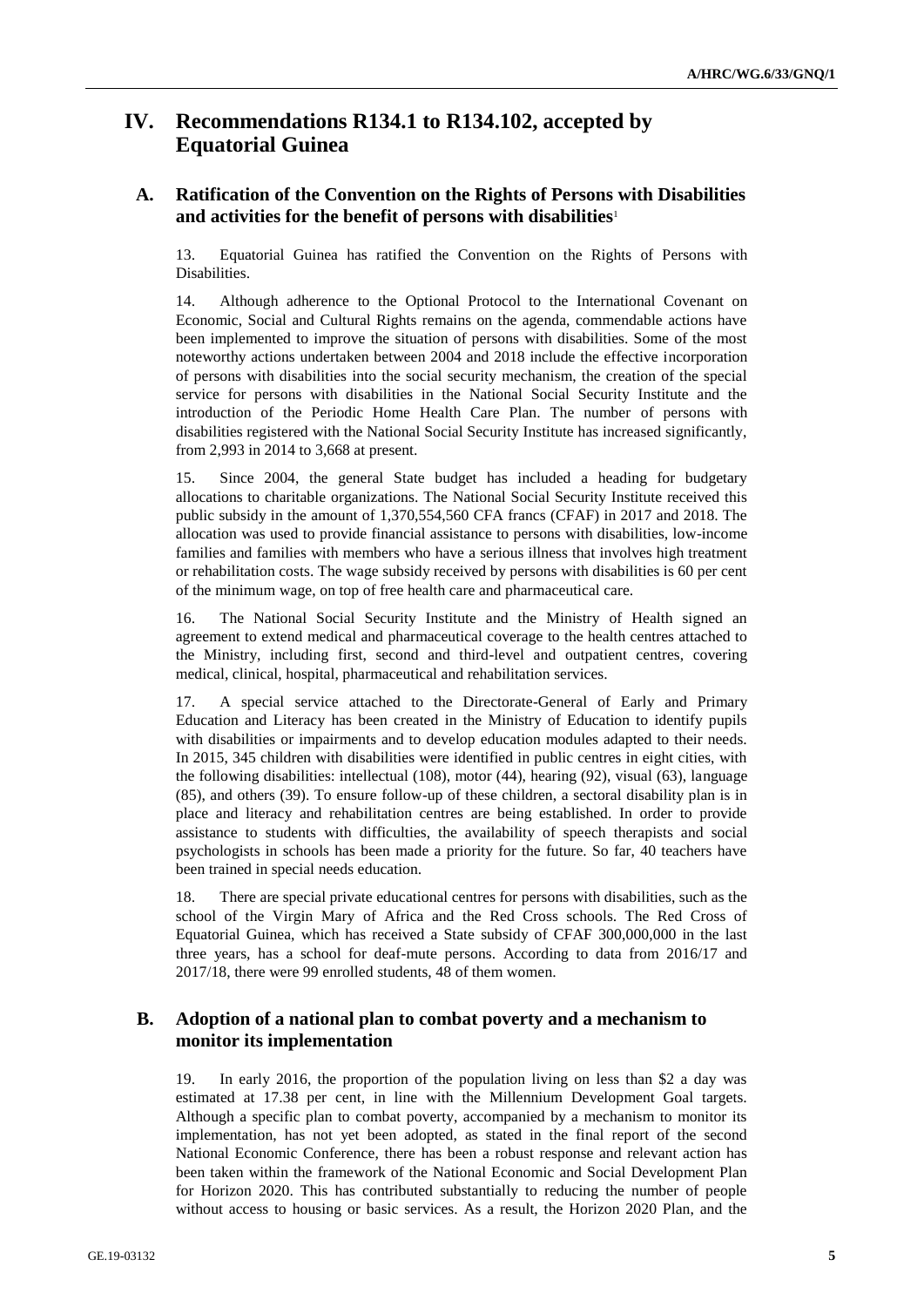evaluation thereof, can be considered a poverty alleviation programme. The Plan will next be evaluated at the third National Economic Conference to take place in March 2019 under the slogan "Consolidating social equity and economic diversification".

20. The first focus area of the Horizon 2020 Plan aims to boost the human capital of Equatorial Guinea and improve quality of life. It comprises six major programmes in six areas identified as catalysts for achieving the goals of creating a population that is better educated and prepared to overcome the challenges presented by economic development and improving living standards. There are plans focused on health, education, water, housing, employment, food security and electricity for all.

21. According to the monitoring of the Plan carried out in collaboration with the World Bank in 2015 and 2016, there has been a clear increase in social well-being in terms of access to basic services, housing, water and electricity, and infrastructure as a result of public investment (about 80 per cent of total public expenditure and 33 per cent of gross domestic product (GDP), on average, for the period 2008–2014).

22. The increase in jobs as a result of the establishment of commercial companies in the private sector between 1995 and 2015 in turn led to an increase in the number of wage earners who are registered with the National Social Security Institute and, consequently, beneficiaries of social security, meaning that they will receive a pension on retirement. These payments are provided thanks to the subsidies granted to the National Social Security Institute by the public treasury. Civil service contributions are regulated in Decree No. 71/1997 and have largely been used to pay cash benefits to retired civilian and military personnel, of a value equivalent to 80 per cent of the last active salary received, in addition to health care and pharmaceuticals. The other benefits paid out are orphan's benefit (8 per cent), widow's benefit (14 per cent) and permanent disability benefit (3 per cent). The total amount disbursed by the National Social Security Institution in 2015 was CFAF 2,065 million for a total of 3,668 members.

23. Civil engineering constituted an important part of the national economy between 2009 and 2014, increasing from 7.3 per cent of GDP in 2008 to 17.7 per cent in 2014. Although the economic crisis of recent years has created huge unemployment in sectors such as services, hydrocarbons and public works, according to the 2015 Labour Force, Training and Employment Survey, only 9.6 of people were not in paid employment or selfemployed. The rate was higher among men, at 17.4 per cent, than women, at 14.2 per cent. There has been a rural exodus to densely populated urban areas due to the concentration of jobs in the aforementioned sectors in rural areas. The breakdown of the labour force by type of activity is as follows: agriculture and fishing (25.5 per cent), industry and construction (16.1 per cent) and services (58.4 per cent).

24. According to the assessment of the regulatory environment for business prepared by the World Bank in its *Doing Business* report, there are challenges to overcome in the country. Indeed, the Government, aware of the political, social and personal problems that can be caused by unemployment, is pursuing a policy of diversification with a programme for more jobs for all, consisting of a portfolio of 18 projects valued at CFAF 53,586 million. There has been significant public investment in professional, occupational, and personal training to support career changes, amounting to CFAF 29,086 million, equivalent to 0.7 per cent of total spending in this focus area and 0.1 per cent of total completed and ongoing investments. The Government of Equatorial Guinea and the African Development Bank are developing a project for the construction of vocational training centres. The project was initially developed through a priority assessment of professional families, leading to the construction on the island of Annobón of a professional fisheries centre.

#### **C. Ratification of the Convention on the Prevention and Punishment of the Crime of Genocide**

25. This Convention has not yet been ratified. On 23 March 2015, the third Deputy Prime Minister in charge of human rights sent an administrative note proposing that the Interministerial Council should consider and approve ratification of the Convention. In any case, additional protection is in place by virtue of the fact that this crime is defined in the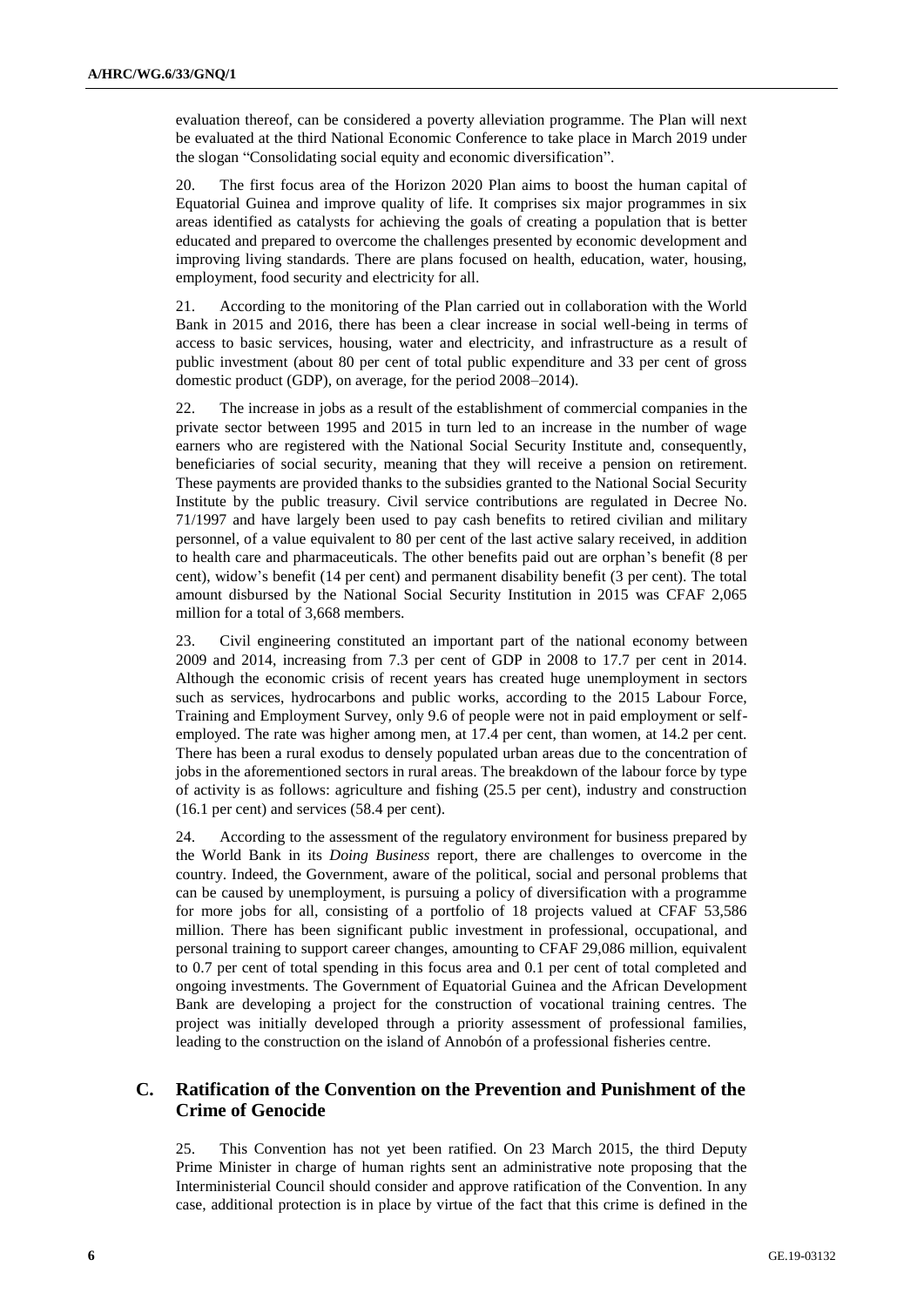Criminal Code, with aggravated sentencing for those whose intent is to totally or partially destroy particular social groups, displace or forcibly transfer them, or prevent them from pursuing their way of life.

#### **D. Moratorium on the death penalty. Accession to the Second Optional Protocol to the International Covenant on Civil and Political Rights**

26. No competent ordinary court has handed down a capital sentence since 2010. Since then, there has been an implicit non-application of this penalty, which is provided for in articles  $27, 45, 70.1, 73$   $(1.1)$  and  $(2.1)$ , and  $83$  of the Criminal Code, and the provisions of article 13.1 (a) of the Constitution on the application of the death penalty have been effectively set aside. Confirming that this procedural practice constituted a legal vacuum, through an exhaustive interpretation of article 5 in conjunction with article 8 of the Constitution, which enshrines the right to life as one of the obligations arising from international law, the Office of the President of the Republic issued resolution No. 426/2014 of 13 February, establishing a temporary amnesty on the application of the death penalty in the Republic of Equatorial Guinea, for all intents and purposes.

27. The Government, in close cooperation with human rights bodies, is studying the mechanisms and legislative derogations necessary for accession to the Second Optional Protocol to the International Covenant on Civil and Political Rights.

# **E. Accession to the Optional Protocol to the Convention against Torture and other Cruel, Inhuman or Degrading Treatment or Punishment and to the Optional Protocol to the International Covenant on Economic, Social and Cultural Rights on a communications procedure**

28. The Human Rights Department of the Office of the President of the Government has presented a road map to launch a debate on these optional protocols. Once the decision to accede to these instruments has been approved by the Council of Ministers, the matter will be referred to parliament within a reasonable time for agreement and subsequent ratification by the Head of State. Without doubt, the eradication of torture, the punishment of inappropriate behaviour by some State agents and the death of individuals in the custody of public institutions are priorities.

29. The Government has the firm political will to conclude the open investigations into these crimes and, in its capacity as bearer of subsidiary civilian responsibility, to fully compensate the victims and injured parties once responsibility has been established. This action is being taken pursuant to the recommendations of the Special Rapporteur on torture and other cruel, inhuman or degrading treatment or punishment and in application of Act No. 6/2006 on the prohibition of torture.

30. The Government is aware that decent conditions in prisons and police detention are key to ensuring good security practices and the physical integrity of individuals, as well as their subsequent reintegration into society. This concern has led to the construction of the new model prisons in Nkoantoma (Bata), Evinayong and Ovenga-Nzeng, and the establishment of the habeas corpus procedural mechanism.

# **F. Recommendations of the Special Rapporteur on torture and other cruel, inhuman or degrading treatment or punishment.**<sup>2</sup> **Report of the Working Group on Arbitrary Detention**

31. The Government participated in a transparent manner in the activities of the Special Rapporteur on torture and other cruel, inhuman or degrading treatment or punishment and is now arranging to hire consultants and experts and to create an interministerial committee tasked with fulfilling the commitments relating to the drafting of the first national report on torture, in close cooperation with, and with the technical assistance of, United Nations agencies.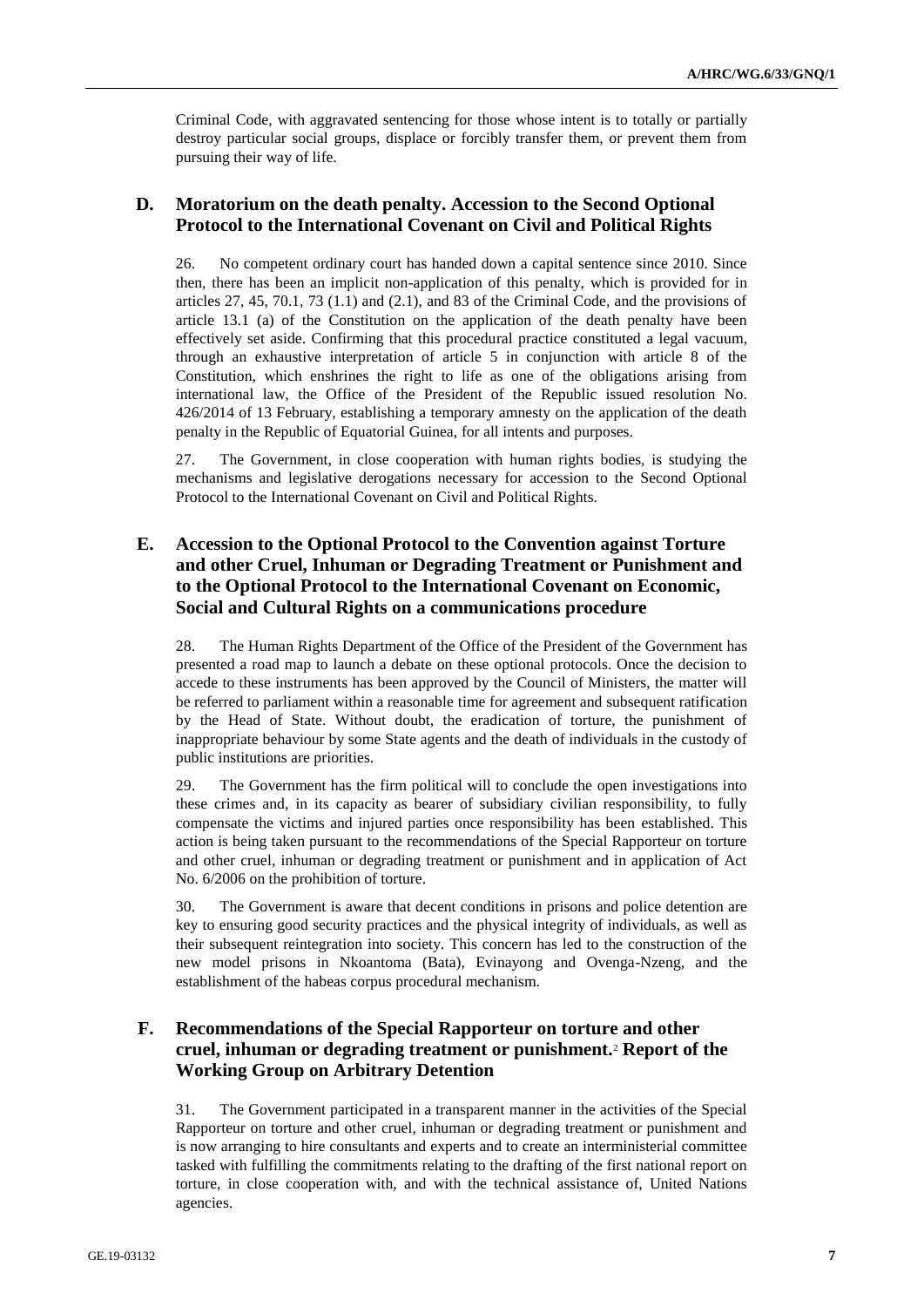#### **G. Judiciary, good practices and international standards**

32. With regard to consistency between national legislation and international instruments, it is obvious that the legal framework that has been applied to date in the country has given rise to certain conditions that leave much to be desired when compared with good practice and international standards related to the judiciary and the independence of judges. Nonetheless, aware of the need to bring national norms and practices into line with international protocols, Equatorial Guinea has set up the National Codification Commission, under the supervision of the Ministry of Justice, whose role is to initiate legislative reform, including the drafting of the necessary procedural and substantive texts to bring domestic law into line with the requirements of a modern and efficient justice system.

33. As First Magistrate of the Nation, the Head of State guarantees and protects the independence of judges and magistrates. Assisted by the Supreme Council of the Judiciary, over which he or she presides, the Head of State promotes the preservation of adversarial, rights-based proceedings that are subject to review. Cassation appeals and *amparo* constitutional challenges provide supplementary guarantees; their purpose is to verify whether due process has been observed and effective judicial protection afforded in proceedings and verdicts.

34. With respect to the right to legal representation, the procedural system is configured in such a way as to attribute direct responsibility to any judge who, in his or her work, has not rigorously observed procedural guarantees, such as the right to legal representation, to the detriment of the defendant. Efforts have been made to ensure that free legal assistance is provided to those who do not have the financial means to hire professional services. In order to guarantee free assistance, the Bar Association of Equatorial Guinea receives an annual monetary subsidy from the public treasury, payable in 12 instalments. The same applies to the pecuniary and subsidiary responsibility of the State in damages caused to the defendant by judicial malpractice. The State's subsidiary responsibility may be demanded either through civil, criminal or disciplinary proceedings against the offending judicial operator, through the Complaints and Petitions Committee of the Chamber of Deputies, or through the Ombudsman's Office by virtue of article 8 (a) and (e) and article 9 of Organic Act No. 4/2012.

35. The foregoing does not constitute an obstacle to optimizing the proper functioning of the courts and tribunals so as to adapt them to international requirements and standards of excellence. This is an attainable objective that merits the importance being attached to it in terms of ensuring the full autonomy of judges and magistrates, their academic training, their security of tenure, responsibility and privileges, within the framework of assistance and cooperation with development actors and agencies of the United Nations system.

#### **H. Human rights training and awareness-raising**

36. In 2016 and 2017, the Directorate-General of Human Rights, in partnership with a number of NGOs, organized workshops on regional and international human rights instruments and mechanisms, including the universal periodic review and the Convention on the Elimination of All Forms of Discrimination against Women. A colloquium on human rights and pan-African civil society was held in April 2018 and concluded with the adoption of a final document of recommendations on raising awareness of human rights and public freedoms, the establishment of a regional human rights observatory and the decriminalization of minor press offences.

37. The Directorate-General of Human Rights organized a seminar for governors, mayors, government delegates and border commissioners on the problem of human trafficking and the prevention of migrant smuggling. Police and military personnel have been sensitized on the imprescriptible crime of torture. A translation of the Convention on the Elimination of All Forms of Discrimination against Women has been published in the five national languages, in collaboration with the Spanish Agency for International Development Cooperation and the NGOs Ayuda en Acción and InteLed.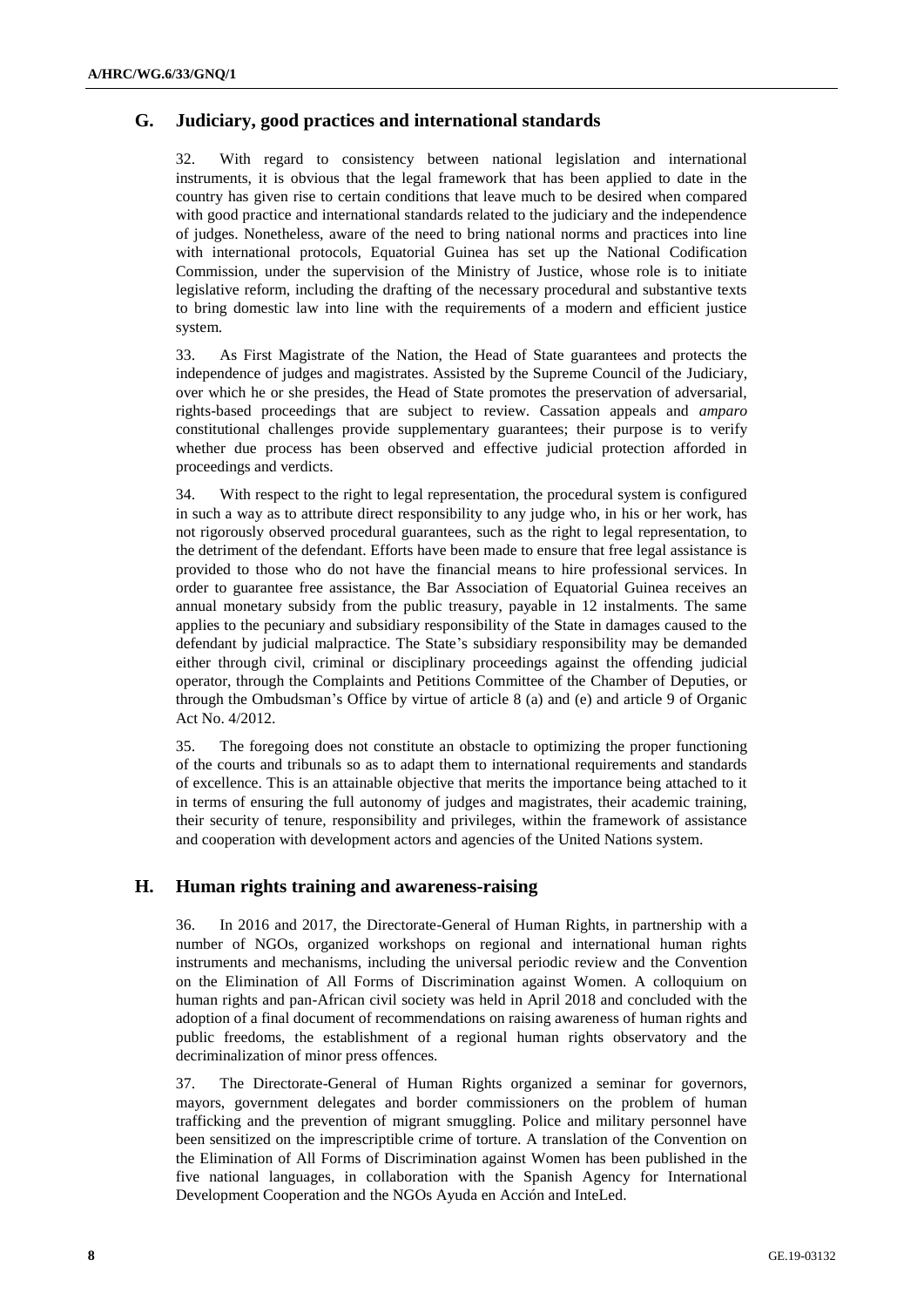38. The Information, Education, Communication and Advocacy Project, which includes the promotion of women's empowerment, has adopted a cross-cutting approach with awareness-raising plans for behavioural change on sexual and reproductive rights, education, juvenile delinquency and alcoholism and drug addiction, through an extensive network of 305 agents nationwide. Activities have been carried out on the issue of HIV/AIDS and sexually transmitted diseases, with the involvement of theatre associations and music groups.

39. In the area of quality governance, investments in the order of CFAF 2.84 billion have been made, i.e. 14.3 per cent of total investment towards the goal of better governance. During the period from 2015 to 2018, the Department of Public Service, through the Directorate-General of Administrative Reform, ran a series of training and refresher courses for personnel in the public administration, including secretaries general, to improve their levels of competence in relation to the rights of members of the public.

#### **I. Budget transparency and the fight against corruption**

40. Equatorial Guinea signed the United Nations Convention against Corruption on 30 May 2018.

41. Corruption is already a punishable offence under article 15.2 of the Constitution and features in the Criminal Code under the headings of illegal extortion, improper exercise of commercial or industrial activity by a public official (in accordance with the subregional provision in the commercial legislation of the Organization for the Harmonization of Business Law in Africa, which prohibits members of the Government and officials of the member States of the Organization from exercising commercial activities), fraud against the public treasury, perverting the course of justice, bribery and embezzlement of public funds.

42. In accordance with the provisions of article 1 (a) of the Convention, Equatorial Guinea is promoting measures to combat the crime of corruption. In this sense, Decree No. 131 regulating the national economic and financial policy ordered "the end of illegal tax collections". This effectively meant stopping the practice of ministerial bank accounts being held outside the public treasury and State control, all in accordance with article 13 (3) of the Convention. To this end, the programme for strengthening systems for public investment and monitoring of the 2020 Horizon Plan is being developed with technical assistance from the World Bank.

43. Politically exposed persons have an obligation to make asset declarations, and regimes governing conflict of interests and use of privileged information are set out in Decree-Law No. 1/2004 on ethics and dignity in the exercise of public office. The obligation to declare assets was enshrined in the Constitution as part of the fundamental reform of 2012, together with the corresponding monitoring of these persons' assets following performance of their public duties.

44. As part of the fight against various forms of corruption, Decree No. 67/2017 of 12 September was issued, establishing the single business window to expedite procedures for the creation and establishment of companies, with an express prohibition in article 5 on requiring payment of any costs or fees not provided for in the regulations in order to ensure certainty as to the fees to be paid. The management tools of the National Commission on Public Ethics, established under Decree No. 132 of 2 November, were reinforced through Presidential Order of 5 August 2016, creating a commission for the verification of situations of double employment and multiple salaries in the public service and the conflicts of interest of State officials.

45. Decree No. 72 was issued in 2014 with the objective of combating the form of corruption consisting in a lack of transparency in the receipt and use of public funds by State and semi-State entities and their managers. It introduced a legal audit obligation, which is connected with the functions of the Court of Audit, as well as the requirements of accountability, transparent information and responsibilities for all persons who administer State funds in order to subject the economic and financial activity of the public and semipublic sector to the principles of legality, efficiency and economy.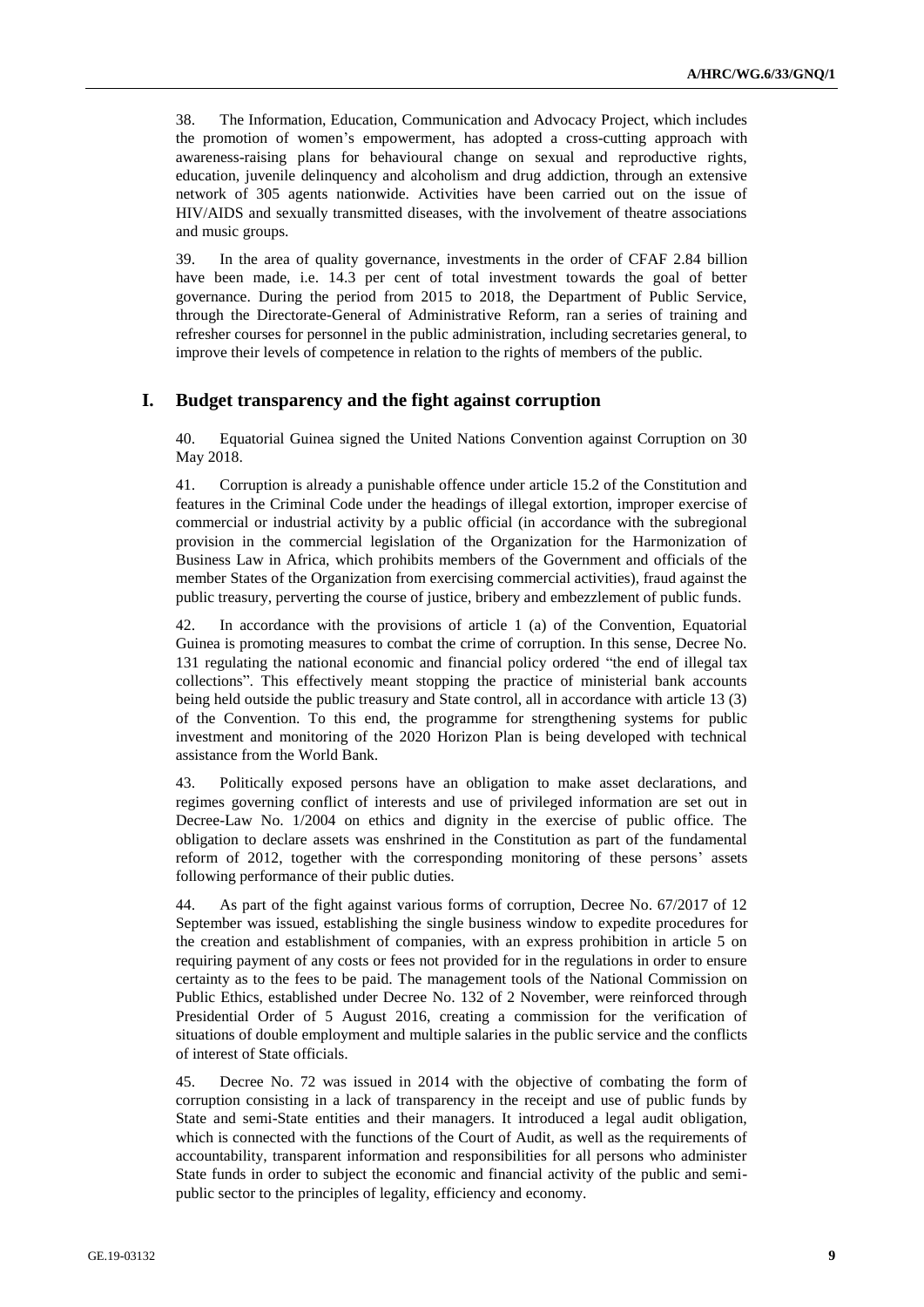46. Decree No. 75/2018 of 18 April was issued to strengthen the functions and mechanisms of the National Financial Investigation Agency, created by Decree No. 11/2007 to comply with the Financial Action Task Force 40+9 Recommendations on money-laundering. As a member of the Action Group against Money Laundering in Central Africa of the Bank of Central African States, Equatorial Guinea is subject to Regulation No. 1 CEMAC/UMAC/CM on the Prevention and Suppression of Money Laundering, as amended on 11 April 2016. The National Coordinating Committee for Policy to Combat Money Laundering was established by decree.

47. In order to introduce tougher measures to combat acts of prevarication and corruption by judges and magistrates, the Government will adopt the necessary legislative provisions to address the problem of procedural costs, which has not only provided the opportunity for judges to defraud the public treasury by pocketing these amounts in the sentence execution process (insofar as the funds collected from procedural costs belong to the public treasury and not to the judges or civil servants), but has also resulted in unfair sentences being automatically handed down, to the detriment of wealthy defendants, particularly companies, with a negative impact on businesses and the right to employment.

## **J. Accession to the Optional Protocol to the Convention on the Rights of the Child on the involvement of children in armed conflict**

48. The Government acceded to this Protocol by means of an instrument of ratification signed by the Head of State.

#### **K. Equality, opportunities and gender-based violence**

49. The right to equality is enshrined in articles 5 and 13 of the Constitution and, following the practice of the Supreme Court of Justice, imprisonment for debt, whether of the wife or one of her family members, has been abolished.

50. Article 15 of the Constitution includes gender discrimination as a constitutional offence, in accordance with article 5 of the Constitution, which provides for equality between women and men in all areas of social and family life, and in keeping with article 13.2 on legal initiatives and mechanisms to promote the adequate representation and participation of women in State institutions. In the current legislature, there are 20 female deputies out of a total of 100 in the Chamber of Deputies, and a female Vice-President and spokesperson. In the Senate, the president of which is a woman, there are 12 female senators out of a total of 70.

51. National jurisprudence on the protection of women's property and related rights has been strengthened following *amparo* proceedings No. 08/2015, in which the Constitutional Court issued judgment No. 3/2017 of 16 August, based on article 101.2b of the Constitution, establishing that in the Republic of Equatorial Guinea, all married women, whether married in a religious, civil or customary ceremony, have the same irreducible property rights as their husbands over assets acquired during the marriage, as the alternative would "destroy the woman's dignity, making her the man's slave and beast of burden ... and unfair and unjustified enrichment of the husband as a result of the wife's contribution to the marital property".

52. The National Multisectoral Plan of Action for the Advancement of Women and Gender Equity was evaluated in December 2016 to provide data on progress in the area of gender equity. In response to one of the indicators – the improvement of the legal framework for gender-based protection – a bill on gender-based violence was drafted during the first ordinary session of the Senate in 2018 and transmitted to the executive branch for its consideration and action with a view to legislative approval and consequent enactment.

53. The results of the evaluation of the National Multisectoral Plan caused alarm; for example, 63 per cent<sup>3</sup> of the women surveyed (aged between 15 and 49) had suffered some form of physical violence and, of those,  $32$  per cent<sup>4</sup> reported having suffered sexual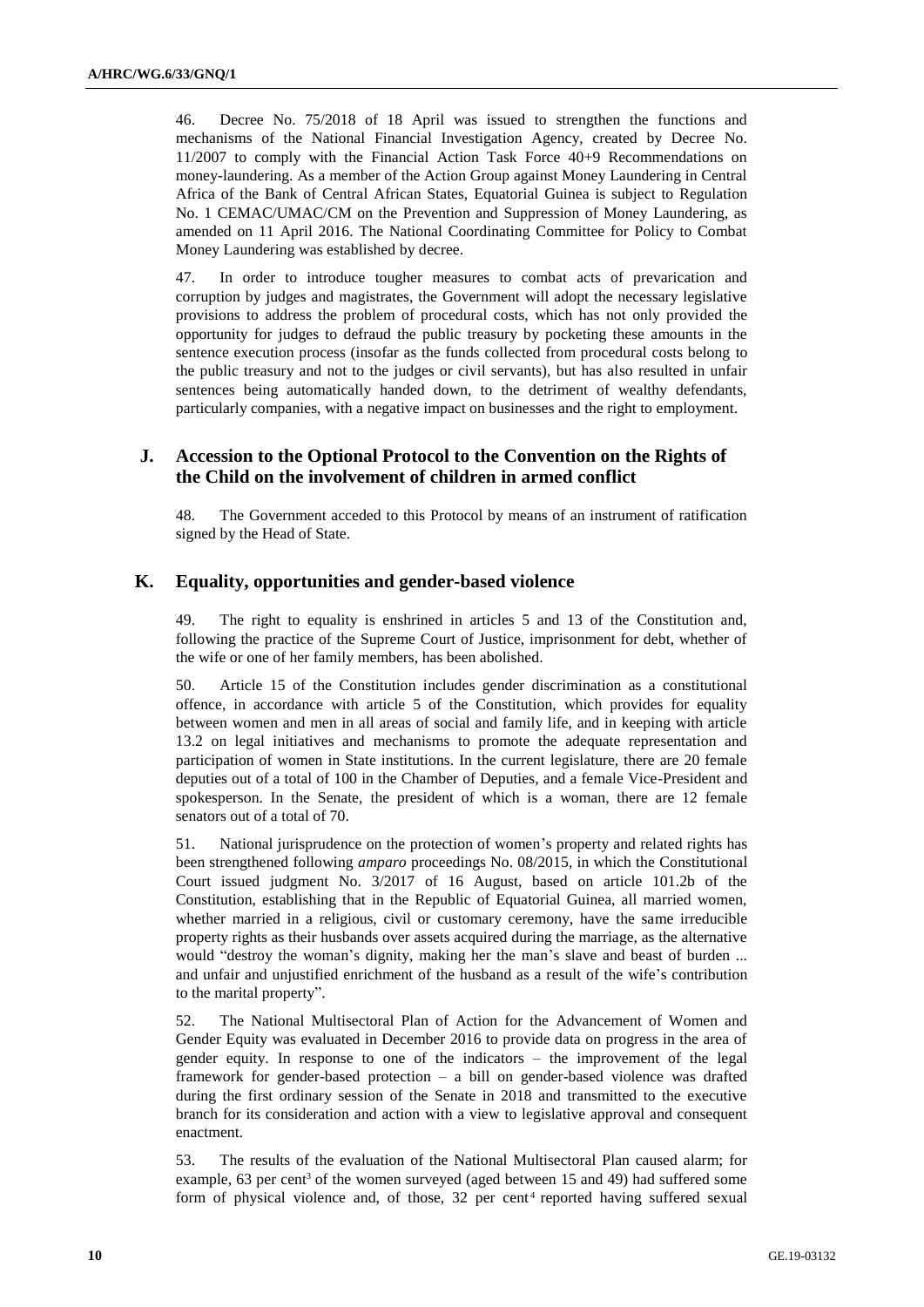violence. There is much work to be done in the coming years. While it must be acknowledged that almost  $30$  per cent<sup>5</sup> of women in couples have suffered gender-based violence, this form of violence, like the crime of sexual transgression, is defined in the Criminal Code, and the courts apply the law to punish such violence. The family and juvenile courts have jurisdiction over cases of gender-based violence; it is an aggravating factor if the perpetrator is a member of the victim's family.

54. Equatorial Guinea has not enacted laws that discriminate against women, and gender discrimination is a relic of outdated practices and customs. The programmes and projects implemented in 2014 remain operational and are producing positive results in respect of women's civil, political, social and cultural rights as well as the elimination of discriminatory practices and barriers. In the last four years, these policies have given rise to greater national awareness and sparked debate on the issue. One such debate was prompted by the deplorable Ministerial Order No. 1 of 18 July 2017 prohibiting pregnant girls from attending school. In its 2017 report, the Office of the Ombudsman described the administrative provision as unconstitutional and recommended the adoption of other measures for the protection and education of pregnant girls.

55. Under the National Programme for the Education of Women, Young People and Adolescents, the national curriculum and learning modules for literacy and adult education were designed and approved to target illiterate adults and young people who have failed at or dropped out of school. These have been widely disseminated and followed up. There are currently several adult literacy schools: the continuing education centres of Acacio Mañé and Claret, Virgin Mary School of Africa and Nana-Mangue Centre. According to the first Demographic and Health Survey, 88 per cent of women aged 15 to 49 in Equatorial Guinea are literate. However, according to the results of the 2015 Labour Force, Training and Employment Survey, only 8.3 per cent of the population of working age had vocational training, and only 7.2 per cent of women had vocational training compared to 9.4 per cent of men. The proportion of men with university education (9.9 per cent) is more than double that of women (4.1 per cent); these percentages should be improved in the coming years.

56. With regard to economic rights, the wage equality established by the regulatory decrees on the minimum wage and the supplementary ministerial orders, as well as the control and monitoring being carried out by both the Ministry of Labour and the National Social Security Institute, ensure that progress is being made in this area. In fact, failure to comply with labour equality standards is sanctioned as an employer's offence. The Commission for the Implementation and Monitoring of the National Employment Policy was created in 2015 and, together with the local employment offices, is responsible for monitoring compliance with equality policies. The Directorate-General of Labour Statistics was established in 2016. Independently of the minimum wage, the provisions of the General State Budget Act on salaries for civil servants and Decree No. 167/2013 on the classification of civil servants ensure the principle of equality and the prohibition of genderbased wage discrimination.

# **L. Accession to the United Nations Educational, Scientific and Cultural Organization (UNESCO) Convention against Discrimination in Education**

57. To date, the above-mentioned Convention has not been acceded to or ratified. However, the institutional process for doing so is under way. Within the framework of collaboration with United Nations agencies, UNESCO is providing technical assistance for the attainment of quality education for all. The cooperation agreement on education was signed with UNESCO on 20 June 2018; it covers four areas: development of university education, information and communication, development of vocational training and development of educational quality.

58. The preamble to the General Education Act establishes that education aims to guarantee social equity through the elimination of ethnic, racial, social, religious, ideological or philosophical discrimination or any other form of discrimination. The national education system operates on that basis. Article 3 of the Act provides for free and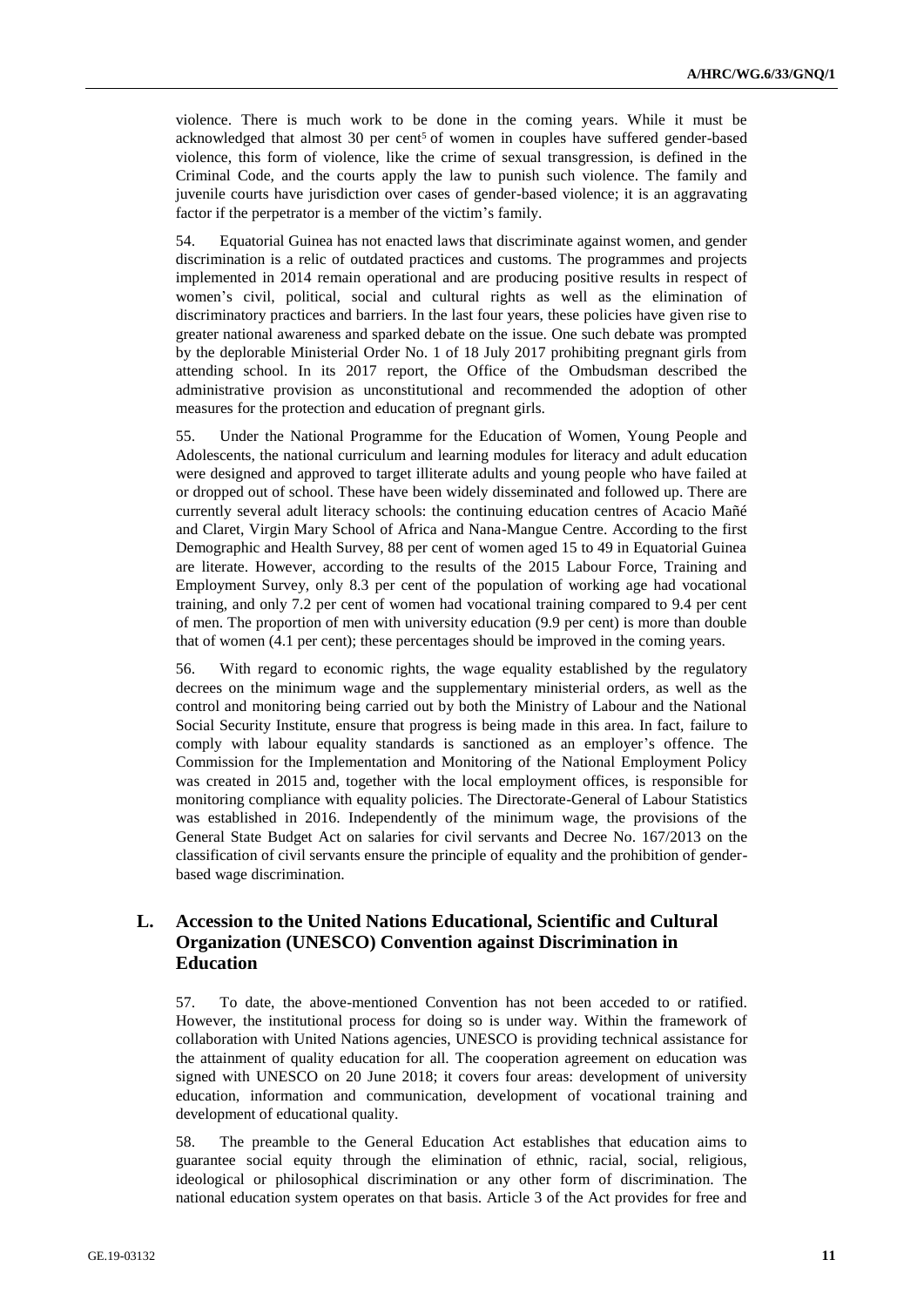compulsory preschool, primary and vocational education for all citizens and foreign residents of both sexes. Women's and girls' access to basic education and training services has therefore been and remains a priority.

#### **M. School enrolment rates**

59. During the 2014/15 school year, there was a 5.8 per cent increase in school enrolment compared to the total rates for all levels in the 2007/08 school year. In 2015/16 there were 25,685 girls enrolled in nursery and preschool education compared to 26,139 boys, and in 2016/17 there were 25,557 girls compared to 25,834 boys. At primary level, there were 51,751 boys and 51,051 girls in 2016/17. At secondary level, there were 20,920 boys compared to 20,841 girls in 2015/16 and 23,819 boys for 22,883 girls in 2016/17. According to data from the National University of Equatorial Guinea, in 2012 there were 121 female graduates compared to 148 men and in 2015 there were 256 women compared to 223 men. Women's participation is higher in the faculties of health and environment, at 73 per cent of the total, followed by education sciences, where they represent 58 per cent of the total, and medical sciences at 56 per cent.

#### **N. Adequate resources for the education system**

60. The Horizon 2020 Plan makes educational infrastructure a national priority, and this is reflected in public spending. Currently, the Major Programme on Education for All comprises 268 investment projects worth CFAF 1.4 billion. Of these, 142 projects have been completed or are in progress, with an average financial implementation rate of 48.6 per cent, for a cost of CFAF 735,702 million. It is the sixth largest programme in terms of completed and ongoing investments. The project for the construction of Djibloho university city has a financial compliance rate of 76.9 per cent, while the university campus projects in the cities of Malabo and Bata are at around 28.3 per cent and 20.2 per cent. The latter two projects aim to increase the capacity of both campuses by around 6,000 and 3,500 new students, respectively. The bulk of the expenditure has been allocated to the construction of higher education centres, which account for 64.2 per cent of the total invested. The construction, expansion and renovation of preschools, primary and secondary schools is the second most important item, accounting for 21.1 per cent of the Major Programme resources invested.

61. According to the statistical yearbook of the Programme for Education Development in Equatorial Guinea, in the 2014/15 school year, there were 761 preschools, 802 primary schools and 137 secondary schools in the country. While 24 per cent of preschools have no water, 49 per cent have no latrines and 68 per cent no electricity. At primary level, 63 per cent of schools still do not have electricity. There are very few centres with Internet access. This deficit will guide priorities for investment in complementary service infrastructure for the coming years. Challenges relating to access to quality basic educational services, specifically in terms of connection to electricity, water and Internet services, rank third in terms of public investment, with CFAF 0.74 billion spent between 2009 and 2014. The resources invested in this area now amount to CFAF 735,702 million.

62. CFAF 660,123 million in funding from the production component of the Major Programme is allocated to increasing electricity production. This investment, which will be used for the acquisition of electric generators and the construction of hydroelectric and thermoelectric plants, includes the acquisition of equipment for the city of Malabo and the installation of an electric generation plant with four 750 KW engines in Corisco. In terms of investment in hydroelectric power, there is a project to build the Sendje hydroelectric power plant, and investment in thermoelectricity is allocated to the project for the expansion of the turbo-gas electricity generation plant in Punta Europa. This activity will result in the supply of electricity to areas in need, particularly to educational and vocational training centres.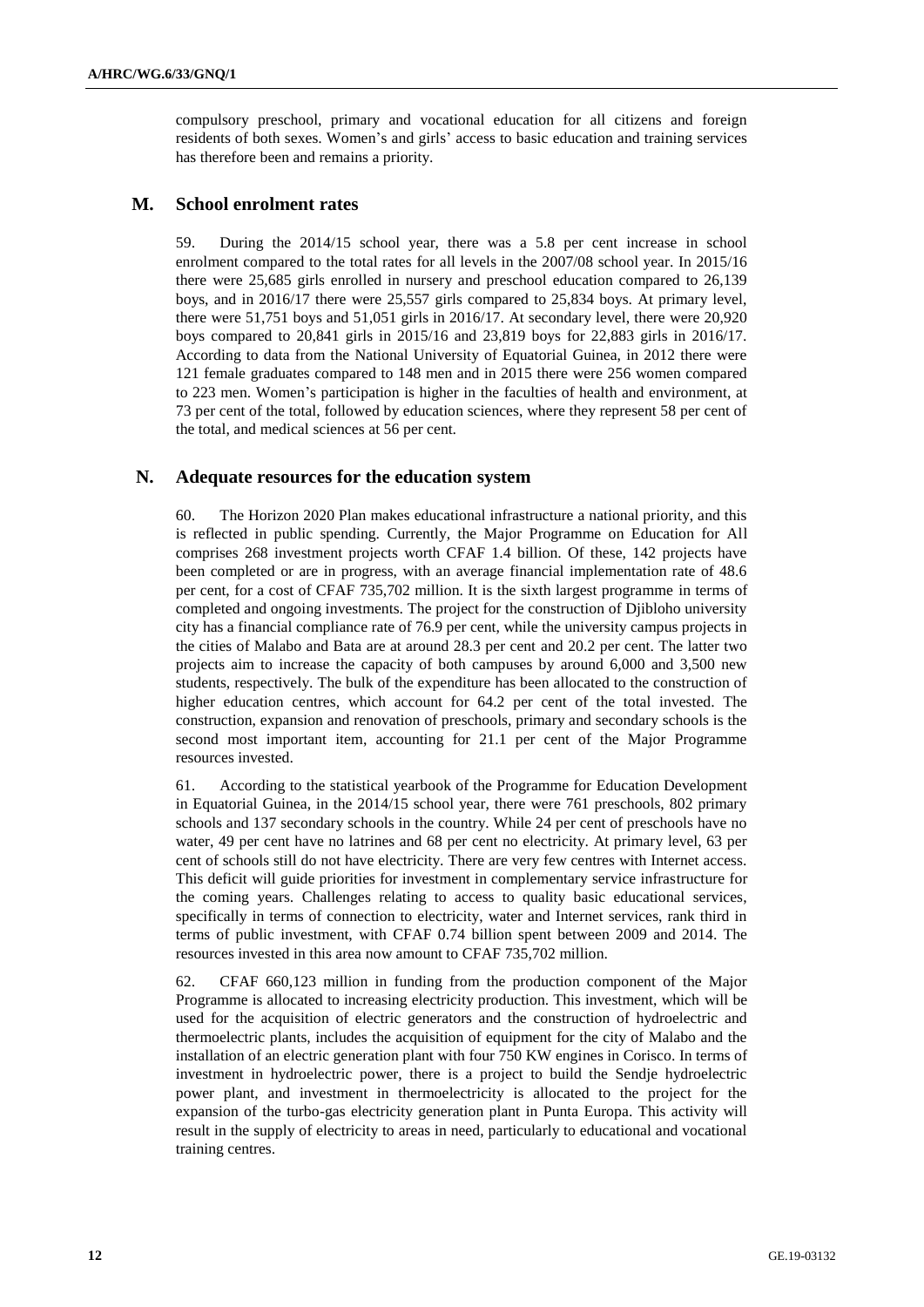#### **O. Access to schools**

63. When it comes to geographical distribution, the school infrastructure that has been built has been made accessible to children in rural and urban areas, as well as those in military camps, and the costs of enrolment and purchase of educational materials are affordable, although free education in public schools needs to be improved. There has been a qualitative leap in terms of sociocultural access to the education system insofar as the developmental value of education has been recognized by society.

64. The public school transportation service was introduced in 2016. All students enrolled in public or private primary or secondary school have access to the round-trip transport service. For now, the service covers the cities of Malabo and Bata, and their urban periphery, and there are plans to extend it to the provincial cities, towns and surrounding villages. School transport is guaranteed with all-risk insurance.

65. To ensure access to education for children in conflict with the law, two reform centres have been built, one in Riaba and the other in Tegueté. In 2018, 120 assistants were trained to work in these centres, which house adolescents who receive in-house primary and secondary education and also have the option of technical training in electricity, carpentry and joinery.

#### **P. School dropout and repetition**

66. Statistics from the Programme for Education Development in Equatorial Guinea show that grade repetition continues to be a particular problem in the first three years of primary school. In 2016/17, the repetition rate for the first grade of primary school was 22.2 per cent, with 5.7 per cent dropping out of school.

#### **Q. Quality education**

67. In the development of quality education, the Programme for Education Development in Equatorial Guinea, through its teacher training component, aimed to train 2,400 teachers at the primary level, of which 900 have been recruited to date. In addition, 54 active schools have been provided with technical, pedagogical and methodological resources. Other teacher training schemes are being developed through the cooperation programme with the Government of Cuba and the Spanish cooperation agency and within the framework of the project for the development of science and technology with UNESCO. As a result of these various initiatives, the number of teachers increased by 14 per cent at primary level and 6 per cent at secondary level between 2012 and 2014. Today, Equatorial Guinea has an estimated ratio of 23 students per teacher in primary schools, in versatile classrooms.

#### **R. Budgetary allocation to the social sector**

68. In 2018, public investment stood at CFAF 4.49 billion for strengthening human capacity and improving quality of life, representing 22 per cent of total public investment. Investments in this area have gone primarily to the construction of hospitals, polyclinics, education centres and health-care centres, with a value of CFAF 281,750 million and an overall financial implementation rate of 72.9 per cent. The access component accounts for 39.2 per cent of the programme's total resources. Of this, 7.1 per cent was invested in the construction of cemeteries, mortuaries and leper colonies. In the general State budget for the 2017 fiscal year, out of a total of CFAF 736,112,797,000, more than CFAF 95,821,468,000 was allocated to social sectors. In the 2017/18 fiscal years, the Government paid subsidies in the amount of CFAF 172,893,150 to several orphanages as well as the Biyendem Centre for the Elderly. The Government has also taken action in the areas of preventive health care and access to health care through the construction of sports and leisure facilities and the improvement and equipment of specialized services. Similarly, public investment has been made under the Equatorial Guinea Malaria Vaccine Initiative and the Bioko Island Malaria Control Project.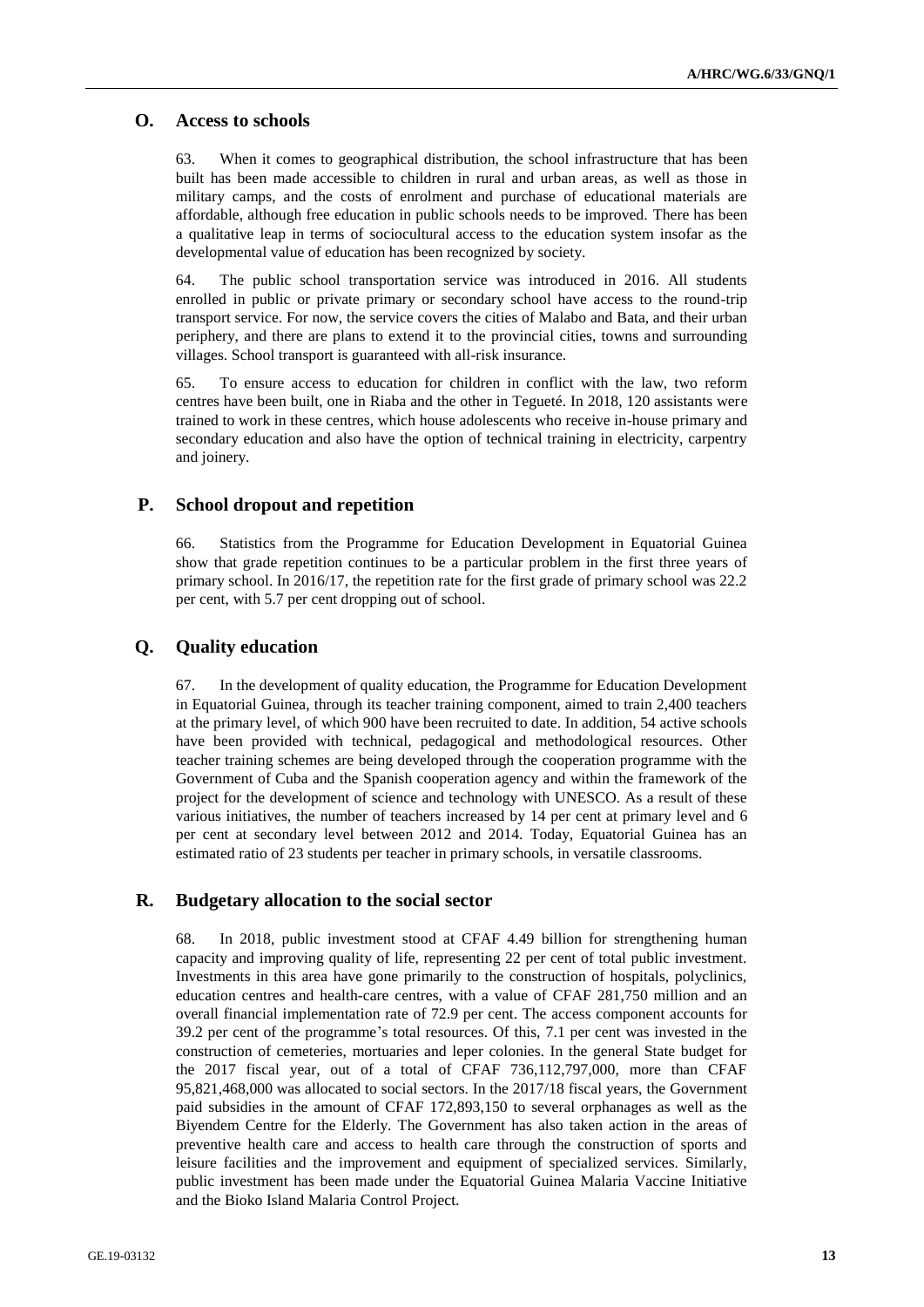69. In addition to public investment, the general State budgets include budget lines relating to institutional budgets for training.

# **S. Combating malaria**

70. The indicators of the Bioko Island Malaria Control Project initiated in 2004 with State funding and under the leadership of the NGO Medical Care Development International (MCDI) and with the support of Marathon Oil, show a notable reduction in the prevalence rate of this disease, from 45 per cent at the outset of the project to 10.3 per cent in 2018. Despite this progress, it is important to recognize that malaria is still the cause of 37 per cent of deaths among the general population and about 28 per cent of deaths in children under the age of 5.

71. The Better Health for All programme under the 2020 Horizon Plan focuses on improving health-care service delivery through four priority areas: (i) evaluation of the health situation of the population and the response capacity of institutions; (ii) improvement of supply and access for the whole population; (iii) the specific, timely and quality treatment of diseases; and (iv) prevention and the promotion of healthy lifestyles. The fight against malaria, which is part of the Major Programme, has involved the training of medical personnel capable of following therapeutic guidelines, in addition to widespread access to services, treatment and the promotion of healthy environments and practices for prevention. As a result of these public policies, in the last four years the figures recorded in the 2011 Demographic and Social Survey have improved, and today more than 54 per cent of homes are equipped with mosquito nets, although only 36 per cent have nets impregnated with insecticides. In 2018 in Bioko, 155,855 mosquito nets were distributed to 70,527 homes, reaching 75 per cent coverage. In the mainland region, 44,000 long-lasting insecticidetreated mosquito nets were distributed to antenatal care centres in 2017.

72. Medical Care Development International and the Government of Equatorial Guinea are developing the Bioko Island Malaria Control Project which involves the participation of community agents. The indoor residual spraying and urban environments programme is still operational and in February 2018 the insecticide Actellic, which is effective for nine months, was introduced. This measure is reinforced with the use of larvicides in places with a high level of parasitaemia. The next campaign on Bioko Island will start in February 2019. In 2018, 16,613 homes in 121 communities on the island were sprayed. There are telephone numbers that citizens can call to request spraying even outside the programmed periods.

73. Equatorial Guinea is participating in a research project for the development of a malaria vaccine, in collaboration with Medical Care Development International. The Equatorial Guinea Malaria Vaccine Initiative is being developed with partners Sanaria Inc., Ifakara Health Institute, Swiss Tropical and Public Health Institute, and with financial support from private companies Marathon Oil, AMPCO and Noble Energy. The first international symposium on the experimental vaccine was held in Malabo in 2017.

# **T. HIV/AIDS**

74. Despite the law regulating free prevention and treatment services, HIV/AIDS remains a concern, with a high overall prevalence of 6.2 per cent, and 8.3 per cent in women and 3.7 per cent in men aged between 15 and 59, 1.2 per cent in the 15–19 age group and 3.1 per cent in the 15–24 age group. These data are worrying and have prompted, among other actions, the creation of a Multisectoral Directorate-General to fight against AIDS, whose activities include awareness-raising, counselling and prevention, distribution of medicines and condoms, biological monitoring and data reporting in the HIV/AIDS infectious disease reference units in Malabo, Bata, Evinayong, Ebibeyin and Mongomo. The basic package of treatment and awareness-raising is also being developed in semipublic and private health centres such as those run by the National Social Security Institute and the María Gay and María Rafols centres.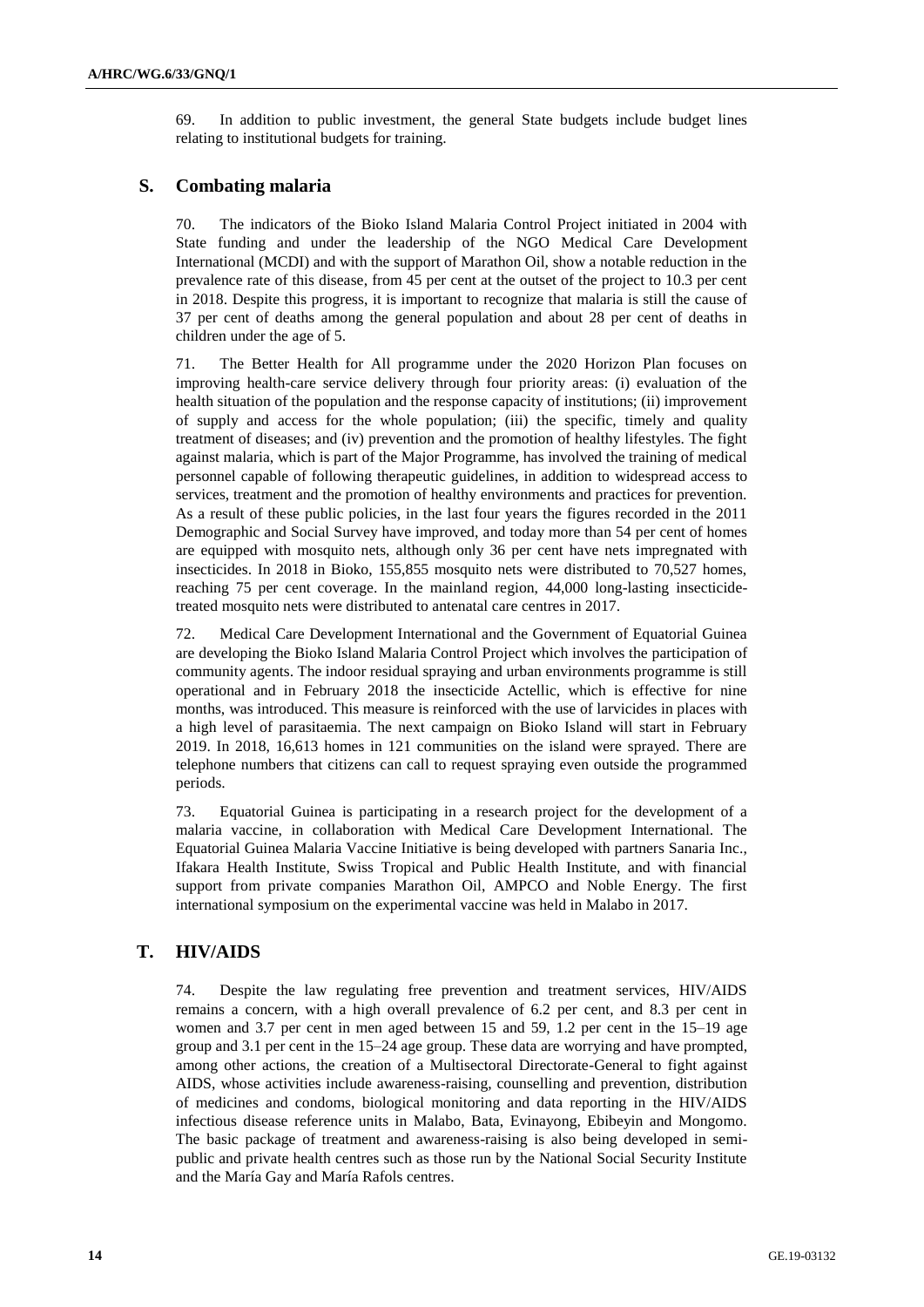75. Measures to combat vertical transmission based on World Health Organization protocols are carried out at different stages during pregnancy, childbirth and the postpartum period; 90 per cent of facilities nationwide are equipped to provide this service. Early antiretroviral treatment is provided, where appropriate, throughout pregnancy, until any risk of vertical transmission is ruled out. These measures are bolstered with serological testing of the child, through the PCR viral load test, as of eight weeks.

#### **U. Access to free and non-discriminatory health care**

76. The Ministry of Health's working paper on sexual and reproductive rights stipulates that everyone should be able to enjoy sexual and reproductive rights without discrimination. Article 15.1 of the Constitution makes discrimination based on sexual orientation a punishable offence.

77. Decree No. 41/2016 of 11 March on the plan of action for the implementation of social measures in the short and medium term established free maternal, child and neonatal health care, including caesarean delivery, as well as care for women in difficult health situations, those affected by obstetric fistula, and older persons. These measures include free early diagnosis, prevention and treatment of cervical and uterine cancer. The 2016 decree provides for free medical consultations in regional and provincial hospitals and in health centres, particularly in cases of malaria and HIV/AIDS. Thirty-three per cent of malaria patients have access to antimalarial drugs and free medical care. Health centres and public hospitals administer artesunate, artemehter, EQ1 for children under 2 months, or Q300 for pregnant women. The HIV/AIDS reference units provide antiretroviral drugs free of charge for people under medical supervision, and diagnostic tests are also free.

78. The implementation and continuity of the primary health-care plan has had an impact in resolving issues of access to health services, both in terms of distance and efficiency. As of 2015, more than 60 per cent of the population lives within 5 kilometres of the nearest health centre. However, there are shortcomings that hinder the optimal functioning of some rural centres, due to supply difficulties and lack of equipment. These aspects will be improved as part of the development plan.

79. When it comes to maternal and child health, there has been a significant increase in prenatal consultations and tetanus vaccines, and 67.3 per cent of births are attended by qualified personnel. Traditional midwives now attend only 22 per cent of births, exclusively in isolated rural areas. At the national level, a prenatal monitoring service has been introduced as part of the awareness-raising campaign on institutional childbirth and the pre and postnatal periods, which is part of the road map to reduce maternal mortality by 80 per cent by 2020. This explains the significant reduction in the maternal and infant mortality rate recorded in the fourth General Census of Population and Housing, which enabled Equatorial Guinea to attain Millennium Development Goal 5 after Sao Tome and Principe, Namibia and Zimbabwe. The aforementioned measures are linked to the access of all women to reliable reproductive health and related services, provided through the network of family planning centres in all hospitals in the provincial capitals nationwide.

80. In the area of mental health, the Sampaka mental health clinic has been built, with two wings and a capacity of 224 beds. It provides five services: addiction, compulsion, long stay, voluntary admission and rehabilitation. With the support of psychologists, psychiatrists, social workers, therapists and rehabilitation specialists, patients receive free medical, hospital and pharmaceutical assistance. Patients practise sports and receive training on growing vegetables, embroidery and other crafts. In March 2018, a mental health congress was held in Malabo, with the participation of the World Health Organization and various international experts. The conclusions of the congress bolstered the political will to provide free access to health care for people with mental-health disorders.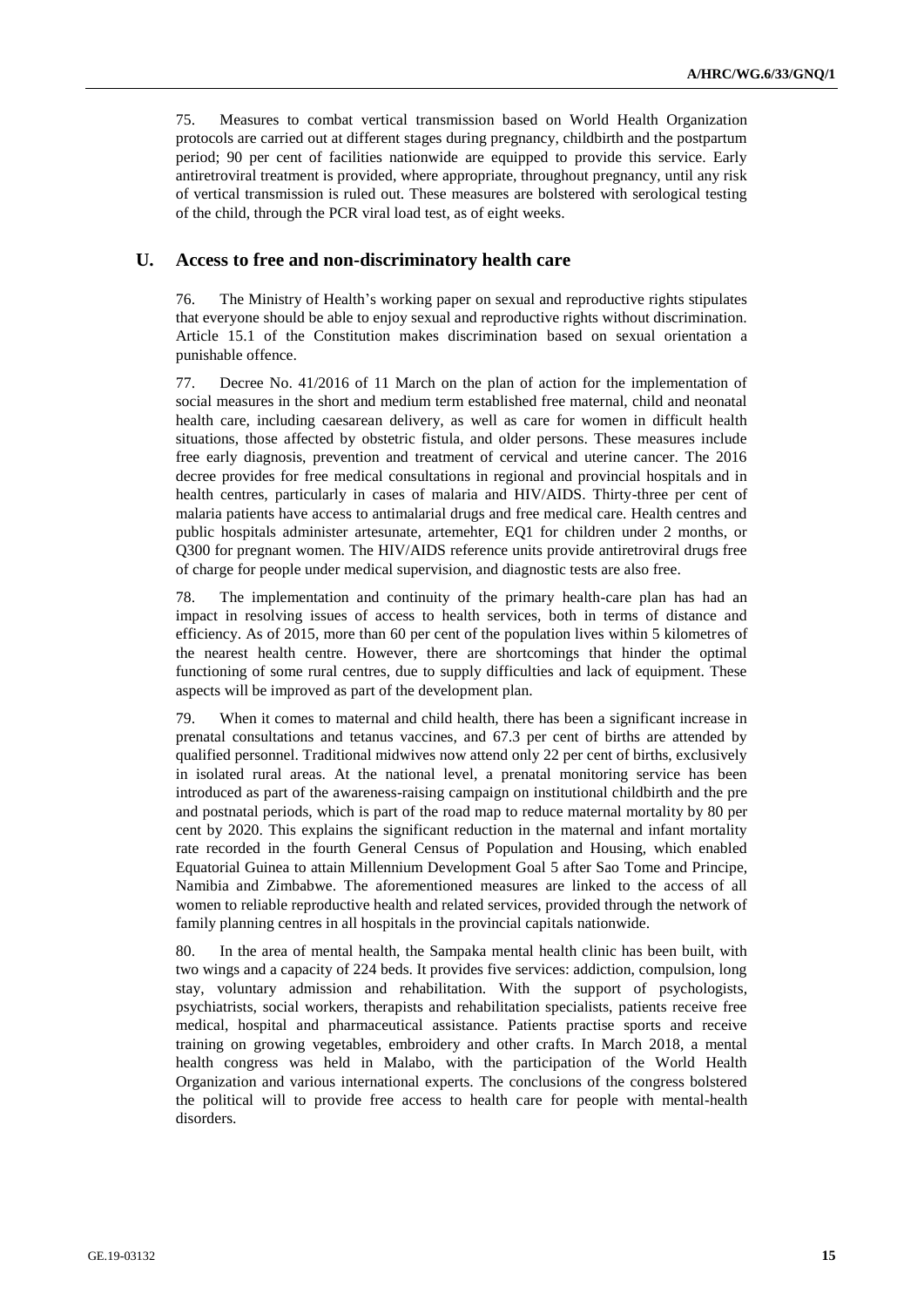# **V. Provision of safe drinking water and sanitation services**

81. The Major Programme on Water for All is based on guaranteeing access to drinking water and the sanitation network, with the expansion of networks in the main cities and provincial capitals. Water for All is the largest major programme in terms of the amount of resources invested. Under the ongoing or completed investments of CFAF 1.14 billion, priority has been given to the construction of comprehensive projects to meet needs in terms of storage of drinking water, supply for domestic, industrial and commercial uses, and treatment networks for wastewater. As a result, 47.9 per cent of the national population has access to improved drinking water sources and 74.5 per cent has access to improved sanitation. Investments of CFAF 395,627 million are being made in treatment, including the construction project for the channelling and treatment of wastewater and rainwater in the city of Malabo for CFAF 208,851 million, representing 50.6 per cent of the resources allocated for this component.

# **W. Housing, electricity and mobility**

82. Under the A Roof for All Major Programme, more than 4,000 homes were delivered in 2015. More housing could have been provided, but a significant part of the budgeted investment was not implemented; this situation was aggravated by demographic pressure on cities, which has not abated despite the economic crisis and the loss of urban jobs. With investments of CFAF 0.64 billion, the Programme ranks fifth in terms of the amount of resources committed, representing 15.4 per cent of the investment in this component and 3.2 per cent of the ongoing and completed investments of the total investment portfolio. According to updated figures from June 2018, 8,162 more houses were provided and a further 2,045 were in the process of being delivered.

83. The rate of access to electricity is 66 per cent at the national level and 43 per cent in rural areas. With an investment of CFAF 1.9 billion in a total of 75 projects, this programme is the third in terms of total cost. There is an installed capacity of 1,445 kilometres of transmission lines.

84. The opening up of rural areas has been one of the key priorities of national policy. Today there are 3,856 kilometres of roads in operation or under construction, of which 64 per cent are paved and the remaining 36 per cent are gravel roads. Of the 2,484 kilometres of asphalt roads, 33 are works in progress.

# **X. Promotion of environmental rights**

85. Policies for the protection and preservation of the environment have led to the creation of the National Institute for the Conservation of the Environment. Intersectoral consultations have been conducted on the National Plan for the Management of the Environment, and the resulting study and report on the causes of environmental degradation, carried out in collaboration with the Food and Agriculture Organization of the United Nations. This study was followed by the national action plan for climate change adaptation and the process of establishing neutrality targets for soil degradation. On this basis, Decree No. 7/2017 of 13 January was issued on the prohibition of tree felling for commercial purposes throughout the national territory, except in expressly authorized cases, and the approval and ratification on 16 July 2018 of the Framework Convention on Climate Change signed in Paris on 12 December 2015.

86. With a view to protecting the environment, habitat and fish stocks, a census of the artisanal fisheries fleet and its impact on the environment was conducted, the Code of Conduct for Responsible Fishing was introduced and a new Fisheries Act was enacted, prohibiting certain harmful activities that have a negative impact on the environment and the reproduction and conservation of species.

87. Equatorial Guinea is participating in the project for the protection of the Congo Basin, in which the United Nations Development Programme, the INCOMA international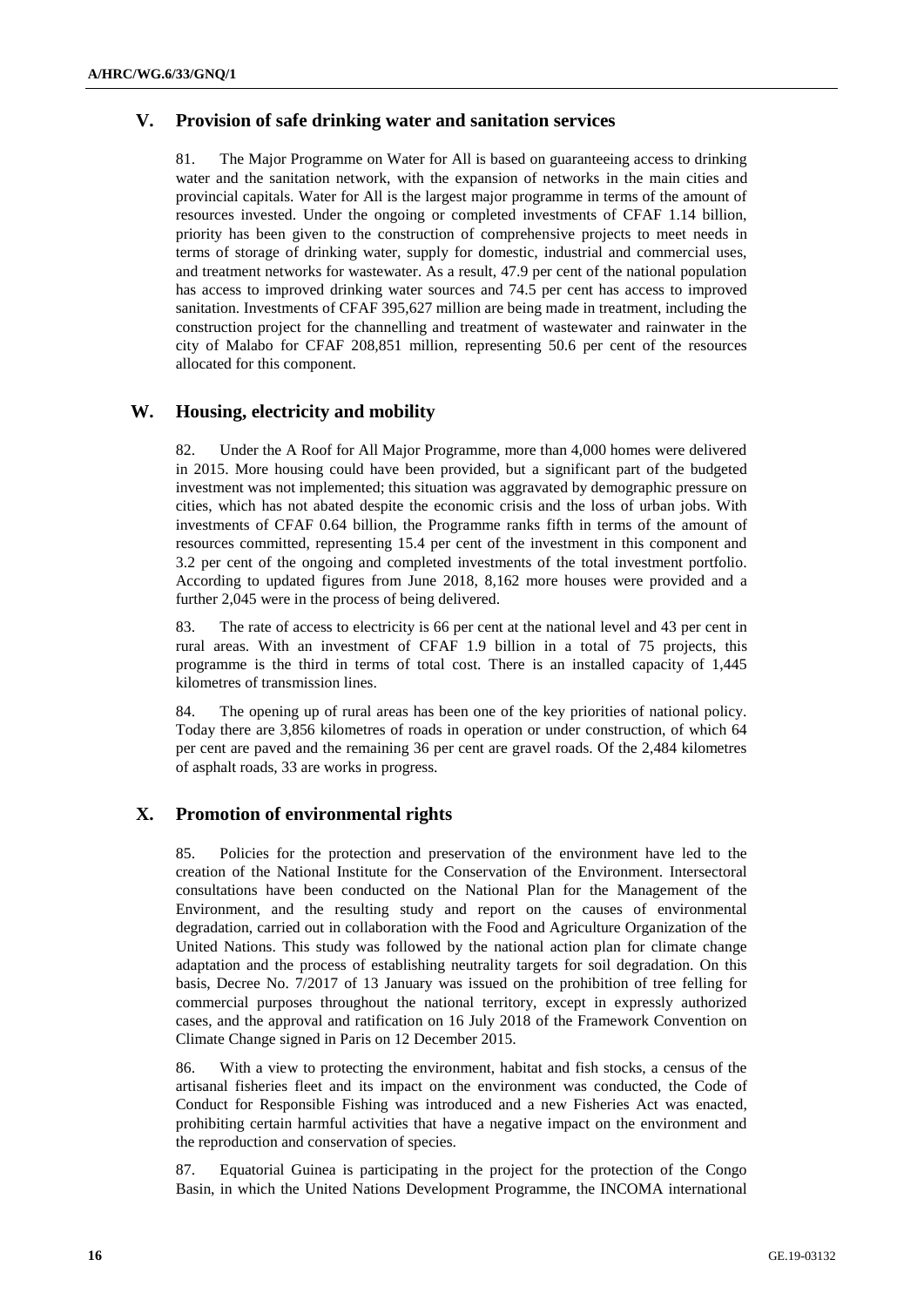training agency and INDEFOR, the Venezuelan research institute on forest development, are involved.

#### **Y. Cultural policies**

88. Equatorial Guinea is implementing the UNESCO Convention on the Protection and Promotion of the Diversity of Cultural Expressions. In 2014, the Ceiba National Ballet received State sponsorship to participate in the Universal Exhibition in Milan. Under the cooperation agreement between the Ministry of Culture and Casa África, the ninth edition of the Vis-à-Vis music festival was organized in Malabo in March 2018 as a platform to bring together African singers and Iberian cultural promoters. The totemic representations and other sculptures in the Malabo National Park were made by national artists selected following a government tender process.

89. A Cultural Action Plan has been designed within the framework of the memorandum of understanding and cultural collaboration signed with Mozambique in August 2018. The resulting projects are being prepared.

90. The Government is finalizing negotiations with the Smithsonian Institute in Washington to acquire the extensive collection of Fang traditional art of the Africanist Iñigo de Aranzadi, valued at €4 million.

# **V. Recommendations R135 and R136**

91. With regard to the recommendations that were not fully accepted by Equatorial Guinea at the time, namely 135.1 to 135.83 and 136.1 to 136.6, the Government is still considering this package prior to submission to Parliament for appropriate action.

# **VI. Conclusion**

92. Equatorial Guinea has partially fulfilled the recommendations and will continue in this vein, despite the difficulties caused by the economic crisis, to achieve full and effective results as part of a culture of recognition and respect for human rights enshrined in international norms and custom and the Constitution. Particular attention will be paid to punishing the perpetrators of violations of these rights and, where appropriate, providing full and satisfactory compensation for the damages and harm suffered by the victims of these acts.

93. Under Decree No. 74/2018 of 18 April convening the third National Economic Conference in March 2019, the consolidation of social equity and the eradication of poverty have been made a priority, in accordance with the objectives of the Horizon 2020 Plan, the United Nations 2030 Agenda and the African Union's Agenda 2063. In this regard, Equatorial Guinea and the United Nations system will continue to maintain an open and transparent exchange as part of the universal periodic review process and in relation to other specific tasks. To this end, Equatorial Guinea appeals once again for the support of the international community and all its development partners so that it may continue collaborating to achieve the objectives set in the National Economic and Social Development Plan.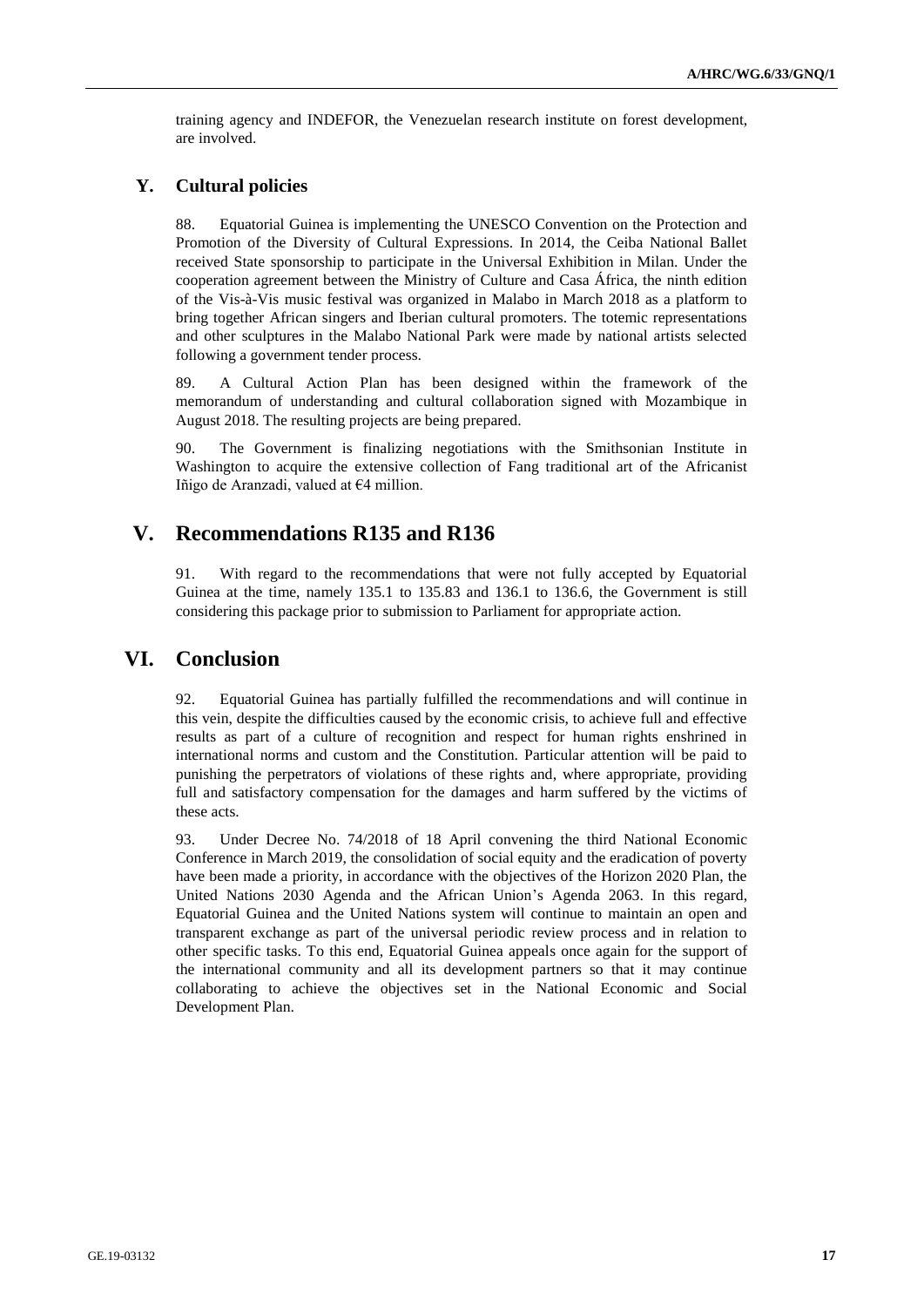# **Siglas/Abreviaturas**

| <b>AAUUCA</b>       | Universidad Afroamericana de África Central                          |
|---------------------|----------------------------------------------------------------------|
| <b>AECID</b>        | Agencia Española de Cooperación Internacional para el<br>Desarrollo  |
| <b>AMUSIDA</b>      | Asociación de Mujeres en la Lucha contra el SIDA                     |
| <b>ANIF</b>         | Agencia Nacional de Investigación Financiera                         |
| <b>ASONAMI</b>      | Asociación Nacional de Minusválidos                                  |
| <b>BEAC</b>         | Banco de los Estados de África Central                               |
| <b>BIMCP</b>        | Bioko Island Malaria Control Project                                 |
| <b>CEMAC</b>        | Central African Economic and Monetary Community                      |
| <b>CEN-III</b>      | Tercera Conferencia Económica Nacional                               |
| COBAC               | Comisión Bancaria de África Central                                  |
| PCD                 | Personas con Discapacidad                                            |
| CTI                 | Comisión técnica intersectorial                                      |
| <b>EDSGE</b>        | Encuesta Demográfica y de Salud en Guinea Ecuatorial                 |
| <b>EGMVI</b>        | Equatorial Guinea Malaria Vaccin Initiative                          |
| <b>UPR</b>          | Universal periodic review                                            |
| <b>EUFP</b>         | Escuela Universitaria de Formación del Profesorado                   |
| <b>FAO</b>          | Food and Agriculture Organization of the United Nations              |
| <b>GABAC</b>        | Grupo de Acción contra el Blanqueo de Capitales en África<br>Central |
| <b>INCOMA</b>       | Instituto Nacional de Conservación del Medio Ambiente                |
| <b>INSESO</b>       | Instituto Nacional de Seguridad Social                               |
| <b>INEGE</b>        | Instituto Nacional de Estadísticas de Guinea Ecuatorial              |
| <b>LOGT</b>         | Ley de Ordenamiento General del Trabajo                              |
| MCDI                | Medical Care Development International                               |
| MINASCOM            | Ministerio de Asuntos Sociales y Condición de la Mujer               |
| <b>ODS</b>          | Objetivos de Desarrollo Sostenible                                   |
| <b>OHADA</b>        | Organización para el Derecho Mercantil en África                     |
| <b>WHO</b>          | World Health Organization                                            |
| ONCIGE              | Organización Nacional de ciegos de Guinea Ecuatorial                 |
| PCD                 | Personas con Discapacidad                                            |
| PGE                 | Presupuesto General del Estado                                       |
| <b>PNDES/H-2020</b> | Programa Nacional de Desarrollo Económico y Social<br>Horizonte 2020 |
| PNSR                | Programa nacional de Salud Reproductiva                              |
| PEP                 | Personas Políticamente Expuestas                                     |
| PRODEGE             | Programa de Desarrollo Educativo de Guinea Ecuatorial                |
| R                   | Recomendación                                                        |